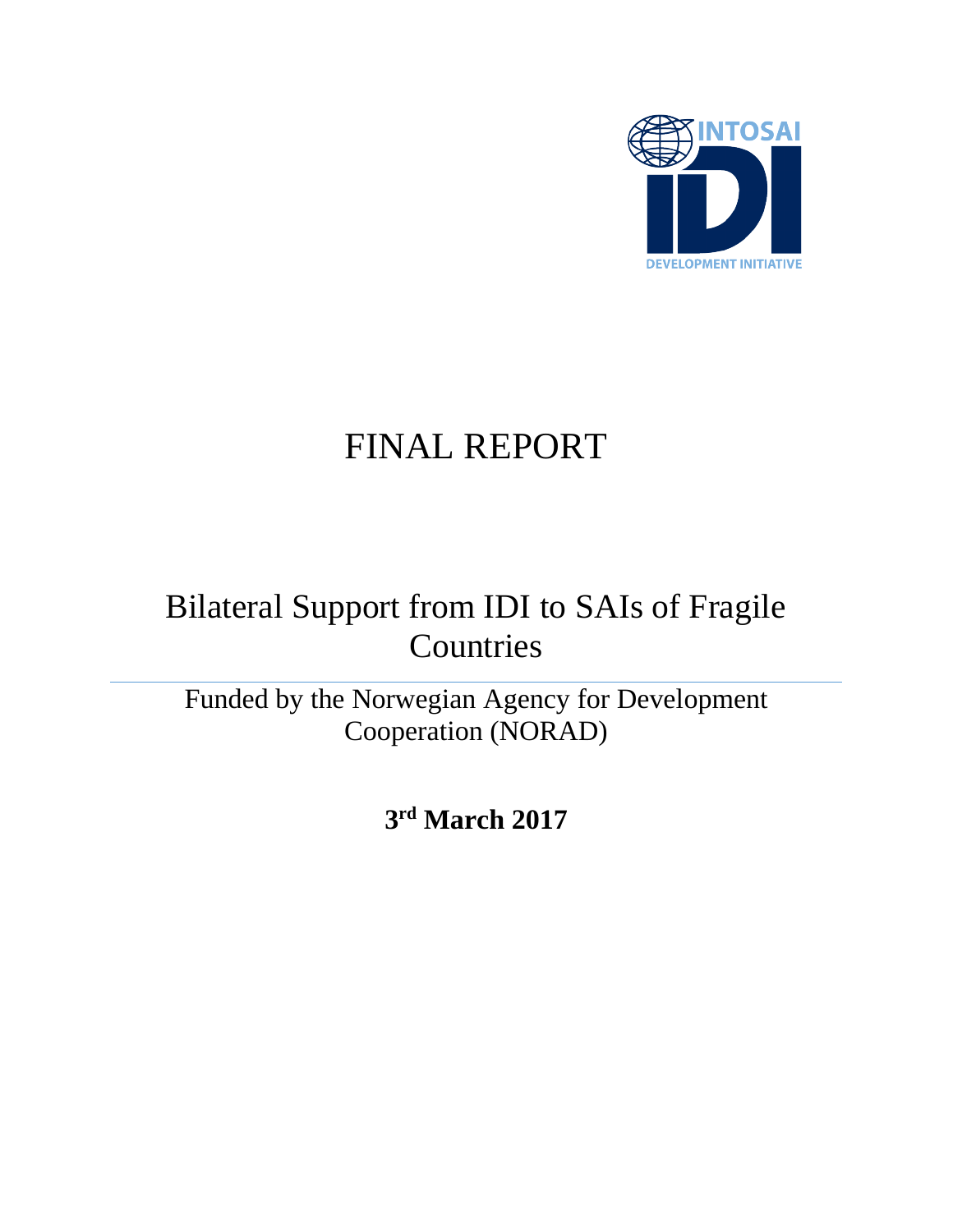# **Contents**

| 1.                                                                       |  |
|--------------------------------------------------------------------------|--|
|                                                                          |  |
|                                                                          |  |
|                                                                          |  |
|                                                                          |  |
| 2.                                                                       |  |
|                                                                          |  |
|                                                                          |  |
| Combined Product Development Meeting for use for both OAGS and SAO11     |  |
| 3.                                                                       |  |
|                                                                          |  |
|                                                                          |  |
| 4.                                                                       |  |
| Follow-up of programme outputs and outcomes in the coming years 17<br>5. |  |
|                                                                          |  |
|                                                                          |  |
|                                                                          |  |
| 6.                                                                       |  |
|                                                                          |  |
|                                                                          |  |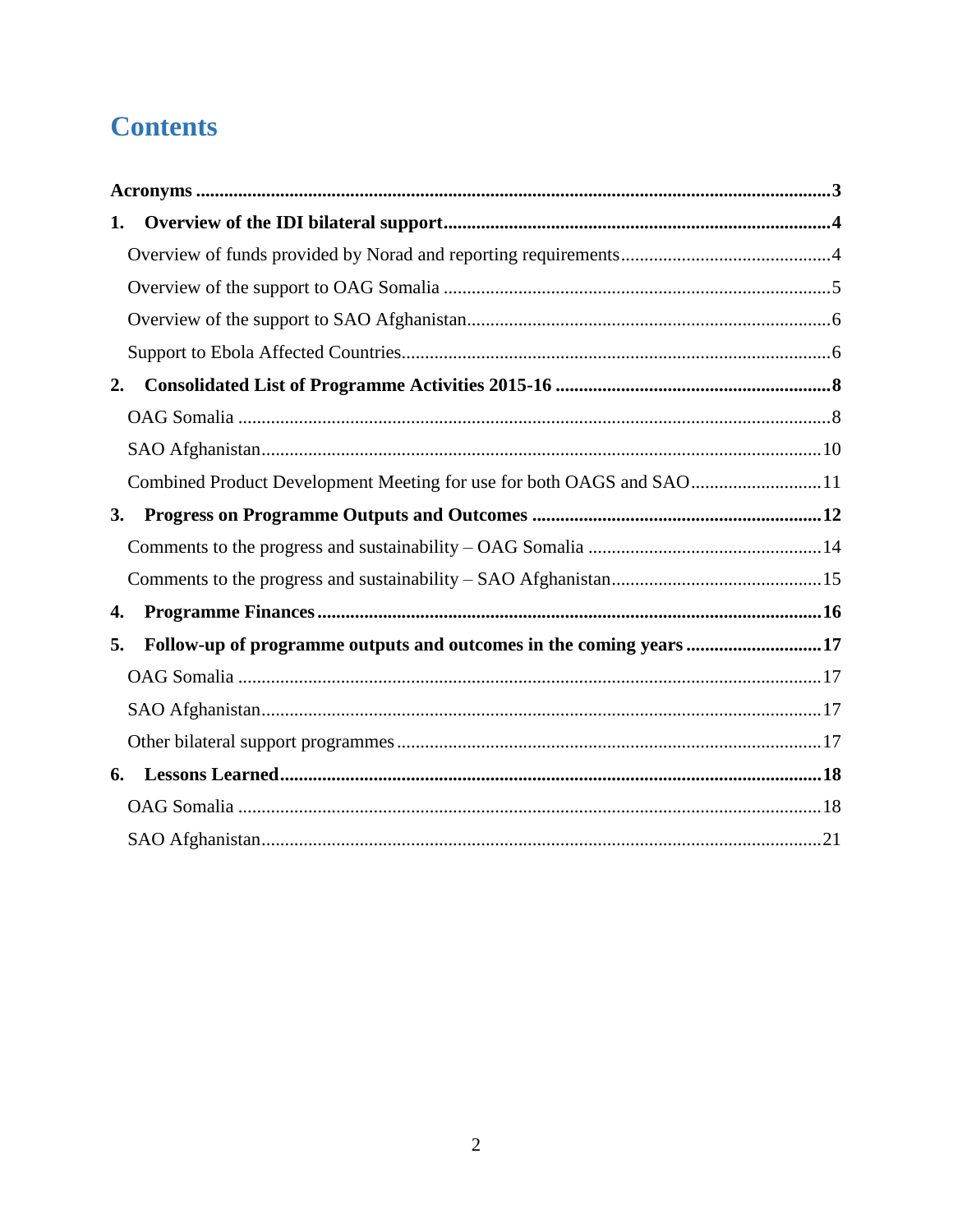# <span id="page-2-0"></span>**Acronyms**

| CA             | Compliance Audit                                             |
|----------------|--------------------------------------------------------------|
| <b>CBC</b>     | <b>INTOSAI</b> Capacity Building Committee                   |
| FA.            | <b>Financial Audit</b>                                       |
| <b>GPG</b>     | Global Public Goods                                          |
| iCAT           | <b>ISSAI</b> Compliance Assessment Tool                      |
| <b>IDI</b>     | <b>INTOSAI</b> Development Initiative                        |
| <b>INTOSAI</b> | International Organization of Supreme Audit Institutions     |
| <b>ISSAI</b>   | <b>International Standards of Supreme Audit Institutions</b> |
| <b>MoFA</b>    | Ministry of Foreign Affairs                                  |
| <b>OAGS</b>    | Office of Auditor General of Somalia                         |
| PA.            | Performance Audit                                            |
| <b>PMF</b>     | Performance Measurement Framework                            |
| <b>PSC</b>     | <b>INTOSAI</b> Professional Standards Committee              |
| <b>SAI</b>     | Supreme Audit Institution                                    |
| <b>SAOA</b>    | Supreme Audit Office, Afghanistan                            |
|                |                                                              |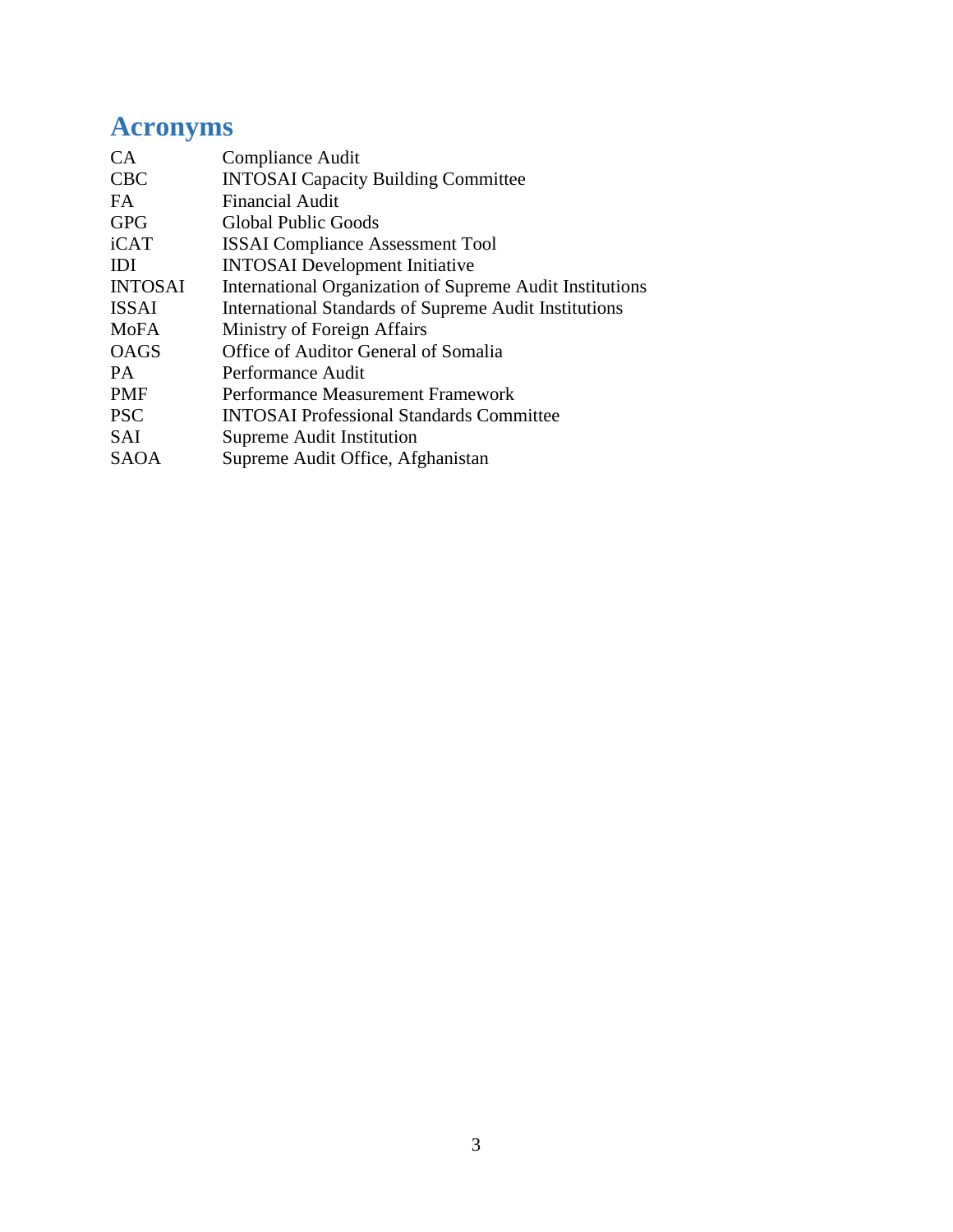## <span id="page-3-0"></span>**1. Overview of the IDI bilateral support**

### <span id="page-3-1"></span>**Overview of funds provided by Norad and reporting requirements**

On 17 March 2015 IDI and Norad signed Addendum 3 to the agreement GLO 3000 QZA-13/0319. This allowed the IDI to carry forward a savings of NOK 3 034 066 from its core funding provided by NORAD up to FY 2014. This carried forward amount was to be used during 2015 for providing bilateral capacity development support to the SAIs of:

- Somalia (Office of Auditor General of Somalia - OAGS),

- Afghanistan (Supreme Audit Office Afghanistan - SAOA), and

- the Ebola affected countries (SAIs of Liberia and Sierra Leone).

In 2015, unspent funds for the programme were allowed to be carried forward to 2016. This was formalized in addendum 4 to the agreement signed on 2 December 2015.

In April 2016, a revised budget for 2016 was forwarded to Norad. By mid-2016 the funds spent for the bilateral support was less than planned in the revised budget sent to Norad in April 2016. IDI informed Norad about the progress of the programme by an informal report in October 2016 and submitted a second revised budget for 2016. A meeting was also carried out between Norad and IDI to discuss ways to address challenges of implementing activities.

By the end of 2016, NOK 2 343 704 has been spent of the total amount of NOK 3 034 066 for the programme. NOK 690 362 (23 %) are unspent. When interests are added, this means NOK 792 170 are returned to Norad. The underspending can be explained by the cancellation of the support to the Ebola affected countries and less than planned activities taking place in the cooperation with OAG Somalia in 2016.

According to the agreement with Norad, IDI is required to by 1 May 2017 to:

- submit its annual audited financial statement
- provide Norad with the final narrative and financial reports for the Specified Grant allocated to the projects in Afghanistan, Somalia and the Ebola affected countries respectively for the whole project period.

In the meeting between Norad and IDI 11th February 2016, it was agreed that IDI will in the final report include activities for all the years and include assessments of:

- 1) Achievement of planned outputs and outcomes
- 2) Sustainability; the lasting effects of the support to iCATs reviews and SAI PMF assessments
- 3) The coordination with other DPs for supporting the SAIs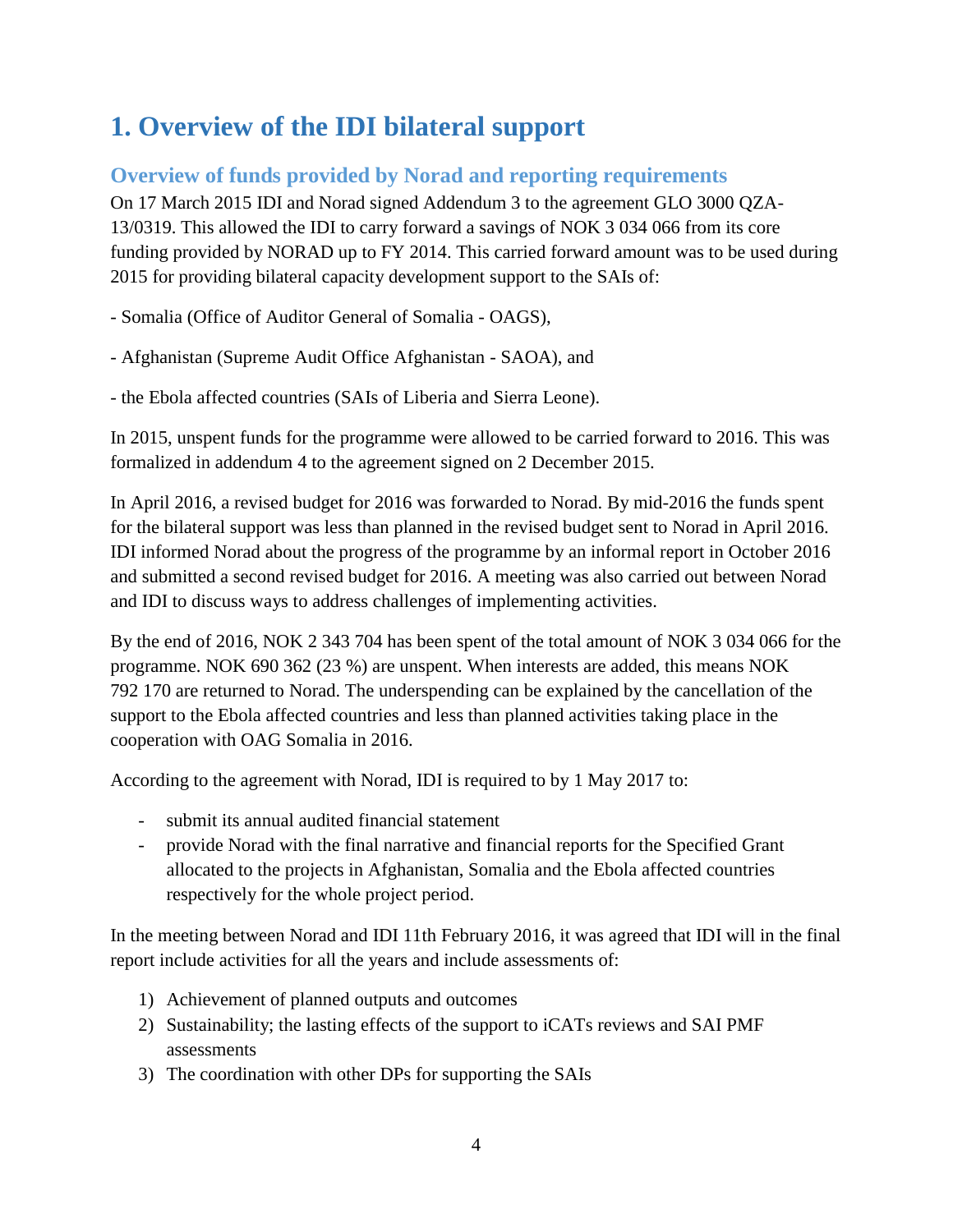In addition to this final report, IDI will in the coming years provide an update on the realization of the planned outputs and outcomes of the bilateral support through the annual Performance and Accountability Report,

#### <span id="page-4-0"></span>**Overview of the support to OAG Somalia**

The primary objective of the support to OAGS has been to enhance the performance of the SAI by developing a strategic plan based on a thorough needs assessment. The needs assessment were to be conducted using the SAI Performance Measurement Framework<sup>1</sup> and ISSAI Compliance Assessment Tools<sup>2</sup>. A political economy analysis was also planned to be commissioned by the IDI. This cooperation was planned during 2015-2016 with the funding from NORAD being utilized during 2015 and the IDI using it's own core funding for the activities in 2016.

During 2015, OAG Somalia was provided with training of their staff to conduct the SAI PMF assessment and the iCATs. During 2016, the OAGS did most of the iCATs, but did not complete the final report. Following a dialogue with OAGS, it was decided to only carry out a limited version of the SAI PMF as a needs assessment for the new strategic plan. This was partly because of the challenges OAGS faced in carrying out the assessment and because a similar needs assessment had been conducted by Abyrint<sup>3</sup> on behalf of DFID in October 2015. The plan was that the Abyrint needs assessment in addition to the iCATs and the limited SAI PMF assessment, should form the basis for the priorities in the OAGS Strategic plan.

In the second half of 2016, no activities took place. This means the needs assessments (the iCATS and SAI PMF) were not completed and a new strategic plan was not developed. In the period April to September 2016, OAGS did not commit to any dates for workshops or did not provide IDI with names of participants for the workshops. Various forms of communication with the AG and appointed contact persons of OAGS were carried out. This includes weekly e-mails and phone calls, letters from the IDI Director General and a meeting between IDI and the AG of OAGS in Nairobi in May 2016.

IDI has also maintained a dialogue with the WB, Norwegian embassy and DFID representatives in Nairobi in order to ensure activities with the OAGS are coordinated with other initiatives. Both the WB and DFID have experienced similar challenges as IDI in the cooperation with OAGS.

The reasons for the lack of implementation of activities in 2016, could be related to several factors, such as external pressure against a strong audit office in Somalia, upcoming elections which puts other activities and external travel on hold, and limited capacity of the SAI. The programme activities may also have been of less relevance and priority for OAGS, as the

 $\overline{a}$ 

<sup>&</sup>lt;sup>1</sup> Details in Programme Proposal

<sup>2</sup> Details in Programme Proposal

<sup>&</sup>lt;sup>3</sup> Abyrint is a Management Consulting firm related to financial governance.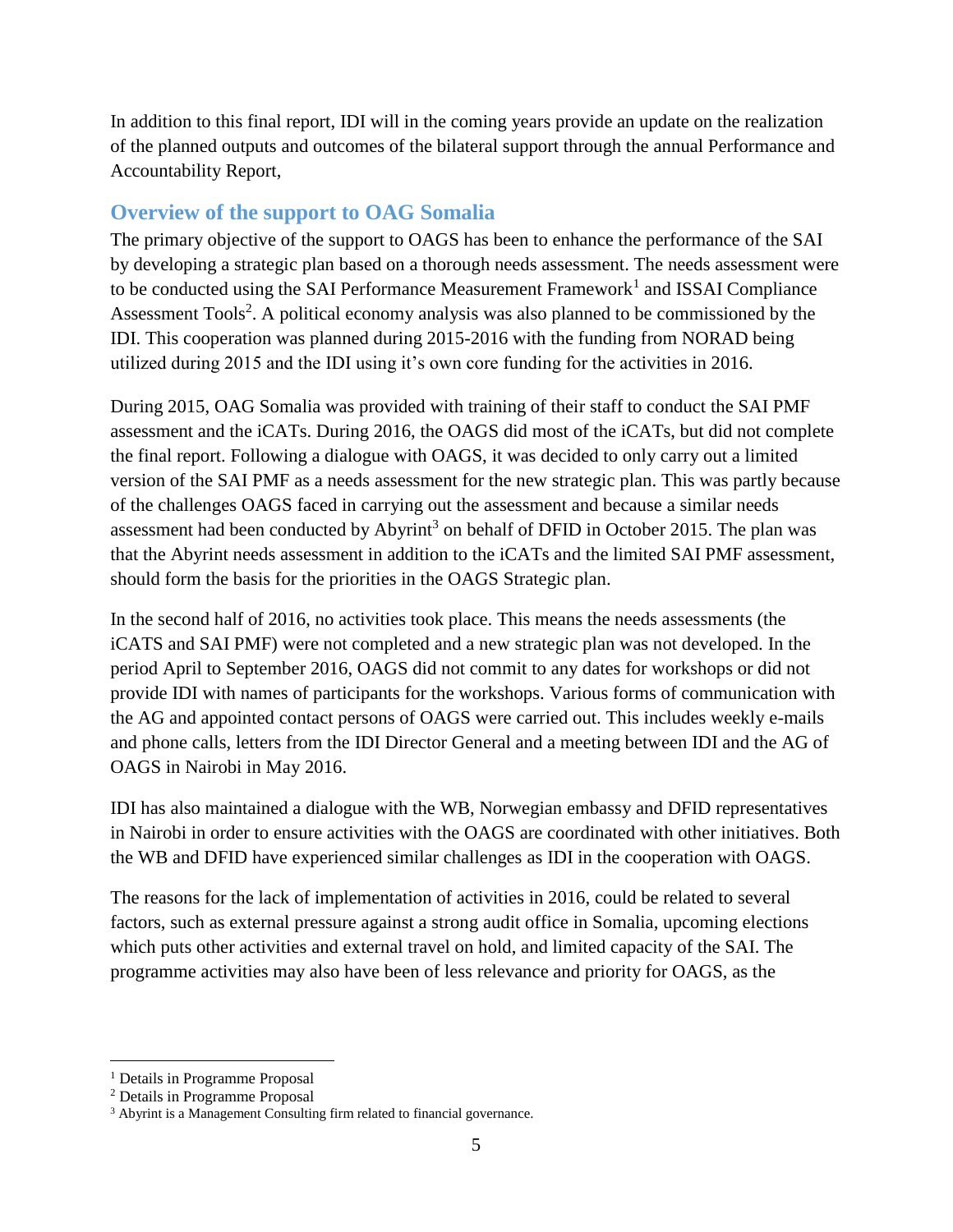situation in Somalia is unpredictable and strategic planning may be perceived to add limited value to the SAI.

Given the challenges faced in the IDI-OAGS cooperation in 2016, there is a substantial risk that the intended outcomes of the support to SAI Somalia will not be achieved. However, there may be a window of opportunity for greater progress of cooperation activities in 2017, given the completion of the elections in early 2017. Intention of continued support in 2017 to complete the strategic plan of OAGS was agreed by the head of IDI and the AG of OAGS in December 2016.

### <span id="page-5-0"></span>**Overview of the support to SAO Afghanistan**

The primary objective of the cooperation with SAOA was to support the SAI in conducting a SAI PMF assessment and iCATs review to be used for improvements in SAOA and inputs for their forthcoming strategic planning process. The support for SAOA was planned to be completed in 2015, but has been extended to 2016 due to delays in the execution of the activities.

In 2015, staff of SAOA were trained in the iCATs and SAI PMF tools. The iCAT reports were completed by SAOA in mid-2016. The SAI PMF report was delayed, but a quite complete draft was received by IDI in September 2016. This draft has been improved through IDI advises and Independent review. In December 2016 a strategic management seminar was conducted in Kabul, where strategic actions assumed to be feasible and effective in addressing the main challenges shown by the iCATs and SAI PMF assessments were identified. This actions are to be used for the revision of the SAOA strategic plan  $1<sup>st</sup>$  half of 2017.

At the seminar in December 2016, guidance on finalization of the SAI PMF report was also given by IDI. By the end of February 2017, SAO has produced a final SAI PMF report including a management response to the findings of the report. This final report is currently being checked by the Independent reviewer ( $2<sup>nd</sup>$  review). This process is expected to be finalized in March 2017. IDI will encourage SAO to publish parts of the SAI PMF assessment on their webpage and share it with Norad.

IDI and SAOA do not plan to continue the bilateral cooperation as the SAOA currently receives a lot of support through the WB. IDI and the SAOA will however continue the cooperation through regional and global IDI programmes. Currently, the SAOA is a part of the IDI programme for Supreme Audit Institutions in Asia on a performance audit of disaster management. SAOA has also shown great interest in participating in IDI's programmes on fighting corruption, audit of SDGs and ISSAI certification. Potential participation of the SAOA in these programmes will be decided in 2017 and 2018.

#### <span id="page-5-1"></span>**Support to Ebola Affected Countries**

The IDI and ASOSAI have cooperated to design, develop and deliver a cooperative audit Programme on Audit of Disaster Management during 2015 and 2016. The IDI proposed to support the SAIs of Liberia and Sierra Leone in applying this approach to conduct a performance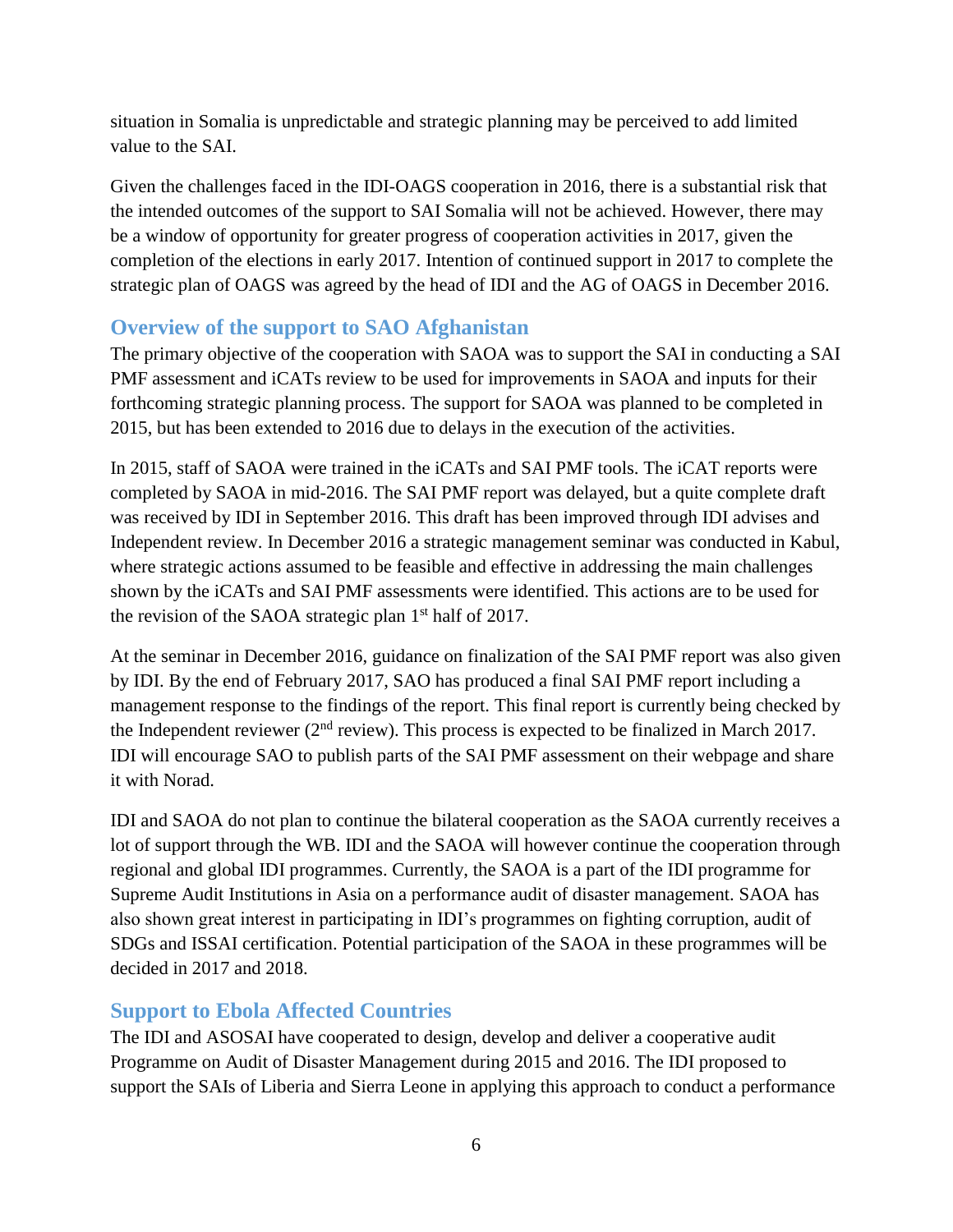audit of the government response to the Ebola outbreak. The potential long term benefits of the programme would be to provide a credible and independent assessment of how the crises was managed and lessons learned and recommendation to support the countries in better managing potential future outbreaks; and equip the SAI with the capacity to provide oversight over the crises management systems in the countries

After a dialogue with the SAIs of Liberia and Sierra Leone in early 2016, IDI concluded that the project was less relevant and feasible than previously assumed. The SAI of Sierra Leone informed IDI they would not prioritize a new audit related to the Ebola epidemic in 2016, as they had audited several issues related to the Ebola epidemic in 2015. SAI Liberia informed IDI that the timing of the audit was challenging. In April 2016 it was formally communicated to Norad that the SAIs of Liberia and Sierra Leone are not in a position to participate in this programme during 2016-2017. As such, IDI concluded that this programme component should be cancelled.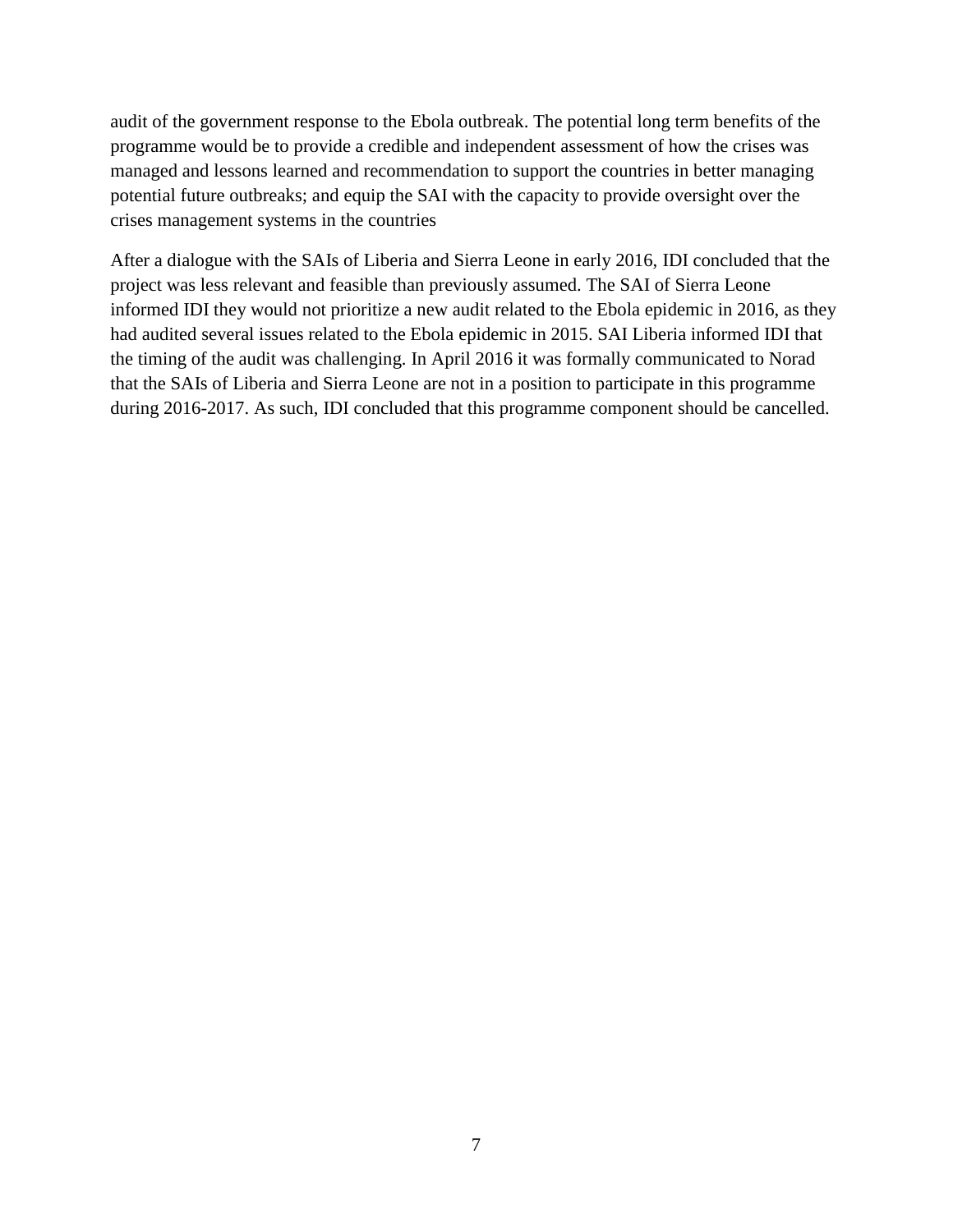# <span id="page-7-0"></span>**2. Consolidated List of Programme Activities 2015-16**

The tables below present the workshops and meetings held for both the cooperation with OAG Somalia and SAO Afghanistan. In addition, important activities of the programme have been the work carried out by the SAIs in their country and the online support and feedback provided by the IDI in the periods *in between the workshops*.

#### <span id="page-7-1"></span>**OAG Somalia**

| Name of<br>meeting/workshop<br>and dates                    | Objectives and Outputs from the meeting/<br>activity                                                                                                                                                                                                                                                                                                                                                                                                                                                                            | <b>Venue</b>                | Number of<br>participants                                          | Number of<br><b>Resource</b><br><b>Persons and</b><br><b>Countries</b>                                                         |
|-------------------------------------------------------------|---------------------------------------------------------------------------------------------------------------------------------------------------------------------------------------------------------------------------------------------------------------------------------------------------------------------------------------------------------------------------------------------------------------------------------------------------------------------------------------------------------------------------------|-----------------------------|--------------------------------------------------------------------|--------------------------------------------------------------------------------------------------------------------------------|
| SAI PMF Training; 14-<br>18 June 2015                       | The objective was to train OAGS staff in SAI<br>PMF so that they can conduct the SAI PMF<br>self assessment.<br>15 OAGS staff were familiarized with the<br>framework and trained in indicator scoring.<br>Qualitative assessment was introduced but<br>training and exercises deferred owing to<br>comprehension issues with the OAGS staff.                                                                                                                                                                                   | Djibouti                    | 15 including<br>2 female<br>participants                           | Two from<br>$IDI4$ and one<br>consultant<br>from the<br>Netherlands<br>including one<br>female<br>resource<br>person.          |
| Visit of the AG,<br>Somalia to the IDI: 13-<br>14 July 2015 | The objective was to agree on the scope of the<br>engagement and deliverables of the programme<br>and obtain a statement of commitments from<br>OAGS. The two day meeting was utilized to<br>discuss the organization and functioning of<br>OAGS and a statement of commitments<br>document was signed detailing the scope of the<br>engagement and the roles and responsibilities<br>of the IDI and OAGS. A meeting was also held<br>with the MoFA, Norway to discuss different<br>issues relating to the functioning of OAGS. | Oslo,<br>Norway             | 2 including<br>the Auditor<br>General,<br>Somalia                  | <b>NA</b>                                                                                                                      |
| iCATs workshop: 7-11<br>September 2015                      | The objective was to train the staff of OAGS in<br>the ISSAIs and in conducting the iCATs. The<br>team from OAGS was introduced to the Level<br>2, 3 and 4 ISSAIs and trained in conducting the<br>iCATs in Level 2 and those in CA, PA and FA.<br>OAGS initiated work on conducting the iCATs<br>after the workshop.                                                                                                                                                                                                           | Addis<br>Ababa,<br>Ethiopia | 17 including<br>3 female<br>participants<br>and the AG,<br>Somalia | Three from<br>the IDI and<br>one each from<br>Malawi,<br>Namibia and<br>Uganda<br>including 2<br>female<br>resource<br>persons |

 $\overline{a}$ <sup>4</sup> All IDI staff attending the workshops have served as resource persons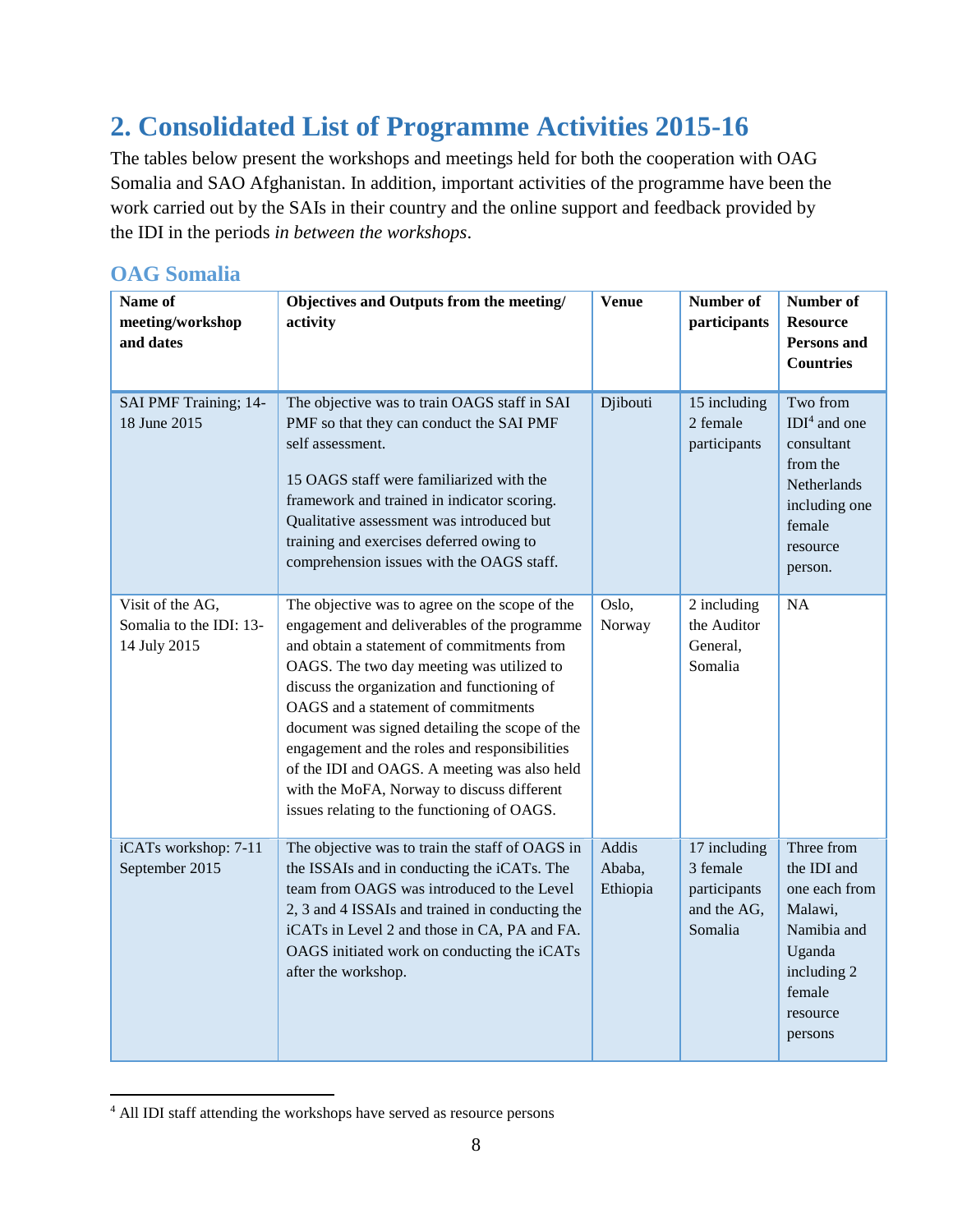| Name of<br>meeting/workshop<br>and dates                                     | Objectives and Outputs from the meeting/<br>activity                                                                                                                                                                                                                                                                                                                                                                                                                                                                                                                                                                                                                                                                                                                                                                                                                                                                                   | <b>Venue</b>          | Number of<br>participants              | Number of<br><b>Resource</b><br>Persons and<br><b>Countries</b>          |
|------------------------------------------------------------------------------|----------------------------------------------------------------------------------------------------------------------------------------------------------------------------------------------------------------------------------------------------------------------------------------------------------------------------------------------------------------------------------------------------------------------------------------------------------------------------------------------------------------------------------------------------------------------------------------------------------------------------------------------------------------------------------------------------------------------------------------------------------------------------------------------------------------------------------------------------------------------------------------------------------------------------------------|-----------------------|----------------------------------------|--------------------------------------------------------------------------|
| iCATs review<br>workshop: 1-6 Feb<br>2016                                    | The objectives of the workshop was to review<br>the draft iCAT tables, identify key implications<br>for the strategic plan and develop a main study<br>plan for a performance audit.<br>The outputs of the workshop were:<br>iCAT tables were completed for Level 2<br>$\qquad \qquad \blacksquare$<br>and Level 4 Financial audit, Compliance<br>audit and Performance audit.<br>A draft comprehensive iCAT report<br>$\qquad \qquad -$<br>summarizing the findings of the iCAT<br>tables was developed, including key<br>implications for the strategic plan.<br>An exercise about selection of audit topic for<br>performance audit was done, but a plan for PA<br>was not developed. The conditions for<br>succeeding in performance audit in OAGS<br>were discussed with the team and the AG.                                                                                                                                     | <b>Addis</b><br>Abeba | 7, including<br>1 female<br>and the AG | 6, incl four<br>from IDI, one<br>from Namibia<br>and one from<br>Uganda. |
| Meeting AG of OAGS,<br>DPs supporting OAGS<br>and SAI Kenya, 2-3<br>May 2016 | The main objectives and achievements of the<br>meetings:<br>Establish a platform for a coordinated and<br>1.<br>strengthened support to OAGS involving<br>WB, DFID, RNE and IDI: Not achieved.<br>The platform was discussed and improved<br>with OAGS, but not discussed with the<br>DPs. There were disagreements between<br>the WB, OAG and Dfid that needed to be<br>sorted out before a platform could be<br>agreed to.<br>2.<br>Clarify eventual outstanding difficulties<br>for completion of the iCAT report: Not<br>achieved. The issue was not discussed due<br>to priority of other issues.<br>3. Establish a revised ToR for the needs<br>assessment, taking into account the<br>evaluation of OAGS conducted by<br>Abyrint: Achieved<br>4. Establish a draft ToR for the strategic<br>planning process of OAGS: Partly<br>achieved.<br>Maintain a good relationship and open<br>5.<br>communication between IDI and OAGS: | Nairobi               | 2, incl AG<br>(only men)               | 3 from IDI                                                               |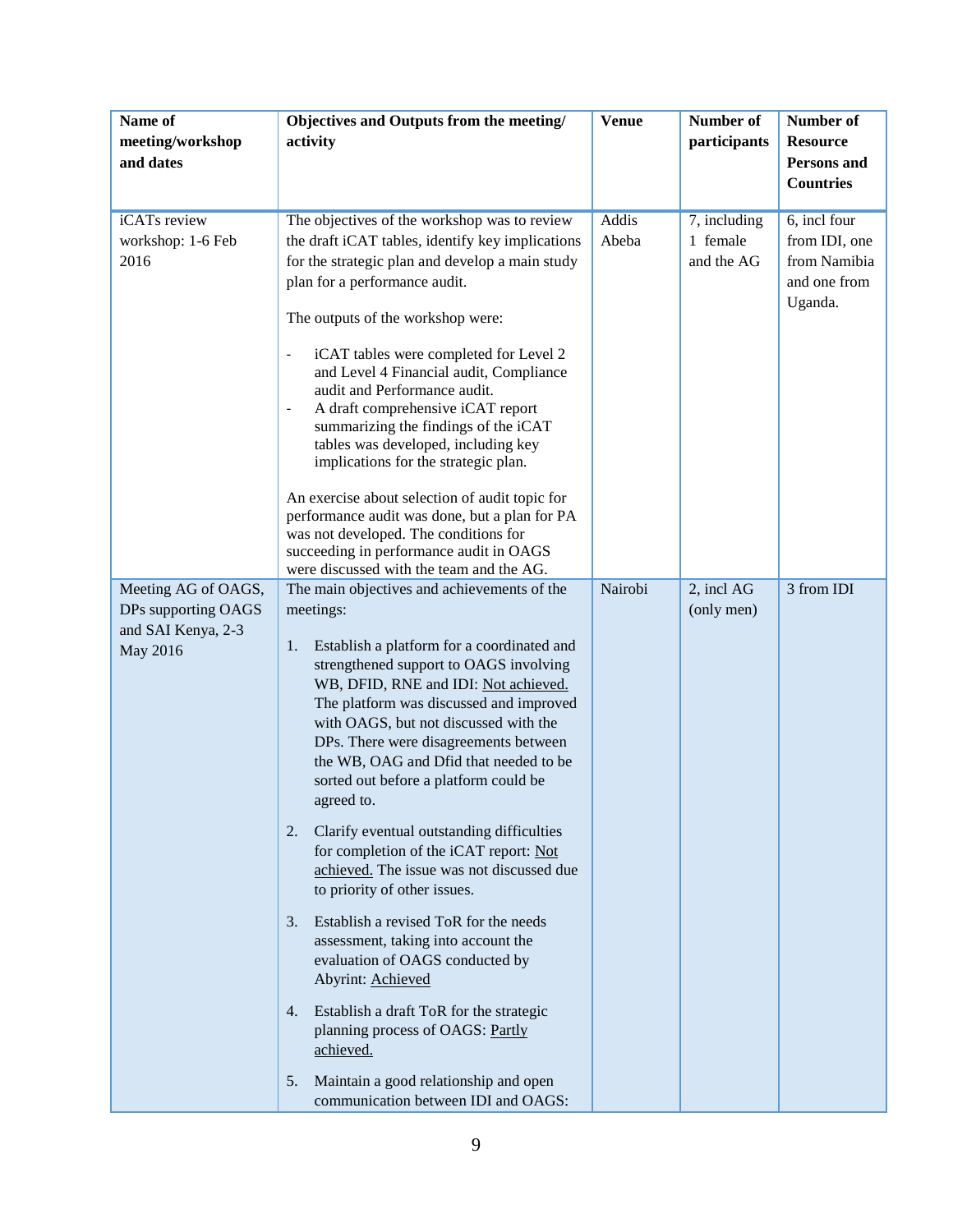| Name of<br>meeting/workshop<br>and dates | Objectives and Outputs from the meeting/<br>activity                | <b>Venue</b> | Number of<br>participants | Number of<br><b>Resource</b><br><b>Persons and</b><br><b>Countries</b> |
|------------------------------------------|---------------------------------------------------------------------|--------------|---------------------------|------------------------------------------------------------------------|
|                                          | Achieved. Concerns of IDI were raised<br>and discussed with the AG. |              |                           |                                                                        |

#### <span id="page-9-0"></span>**SAO Afghanistan**

| Name of<br>$\rm{meeting}/\rm{workshop}$<br>and dates           | Objectives and Outputs from the meeting/<br>activity                                                                                                                                                                                                                                                                                                                                                                                                                        | <b>Venue</b>     | Number of<br>participants | Number of<br><b>Resource</b><br>Persons and<br><b>Countries</b>                                                                   |
|----------------------------------------------------------------|-----------------------------------------------------------------------------------------------------------------------------------------------------------------------------------------------------------------------------------------------------------------------------------------------------------------------------------------------------------------------------------------------------------------------------------------------------------------------------|------------------|---------------------------|-----------------------------------------------------------------------------------------------------------------------------------|
| iCATs Workshop: 14-<br>18 September 2015                       | The objective was to train the staff of SAO in<br>the ISSAIs and in conducting the iCATs. The<br>team from SAO was introduced to the Level 2,<br>3 and 4 ISSAIs and trained in conducting the<br>iCATs in Level 2 and those in CA, PA and FA.<br>SAO initiated work on conducting the iCATs<br>after the workshop.                                                                                                                                                          | Jaipur,<br>India | 11                        | One each<br>from the IDI<br>and SAIs of<br>Bangladesh,<br>Maldives and<br>India<br>including one<br>female<br>resource<br>person. |
| SAI PMF Training: 21-<br>25 September 2015                     | The objective was to train SAO staff in SAI<br>PMF so that they can conduct the SAI PMF<br>self assessment.<br>11 SAO staff were familiarized with the<br>framework and trained in conducting a SAI<br>PMF self assessment.                                                                                                                                                                                                                                                 | Jaipur,<br>India | 11                        | Two from<br>IDI, one from<br>SAI, Nepal<br>including one<br>female<br>resource<br>person.                                         |
| iCATs Review<br>Workshop: 30<br>November to 4<br>December 2015 | SAO conducted the iCATs in CA, PA and FA<br>during September-November 2015 and brought<br>the completed iCATs with supporting audit<br>files for review by the resource persons. The<br>iCATs were reviewed and feedback provided<br>to the SAO team for updating and finalizing<br>their reports. The reports would be finalized by<br>mid 2016. No further meetings or workshops<br>are planned. Remote support would be<br>provided to SAO for finalizing their reports. | Jaipur,<br>India | $\overline{7}$            | One each<br>from the IDI<br>and SAIs of<br>Bangladesh,<br>Maldives and<br>India<br>including one<br>female<br>resource<br>person. |
| <b>SAI PMF Review</b><br>Workshop: 30                          | The SAO team conducted the SAI PMF<br>indicator scoring and brought their findings for<br>review along with the supporting audit files.                                                                                                                                                                                                                                                                                                                                     | Jaipur,<br>India | 5                         | Two from<br>IDI, one from<br>SAI, Nepal                                                                                           |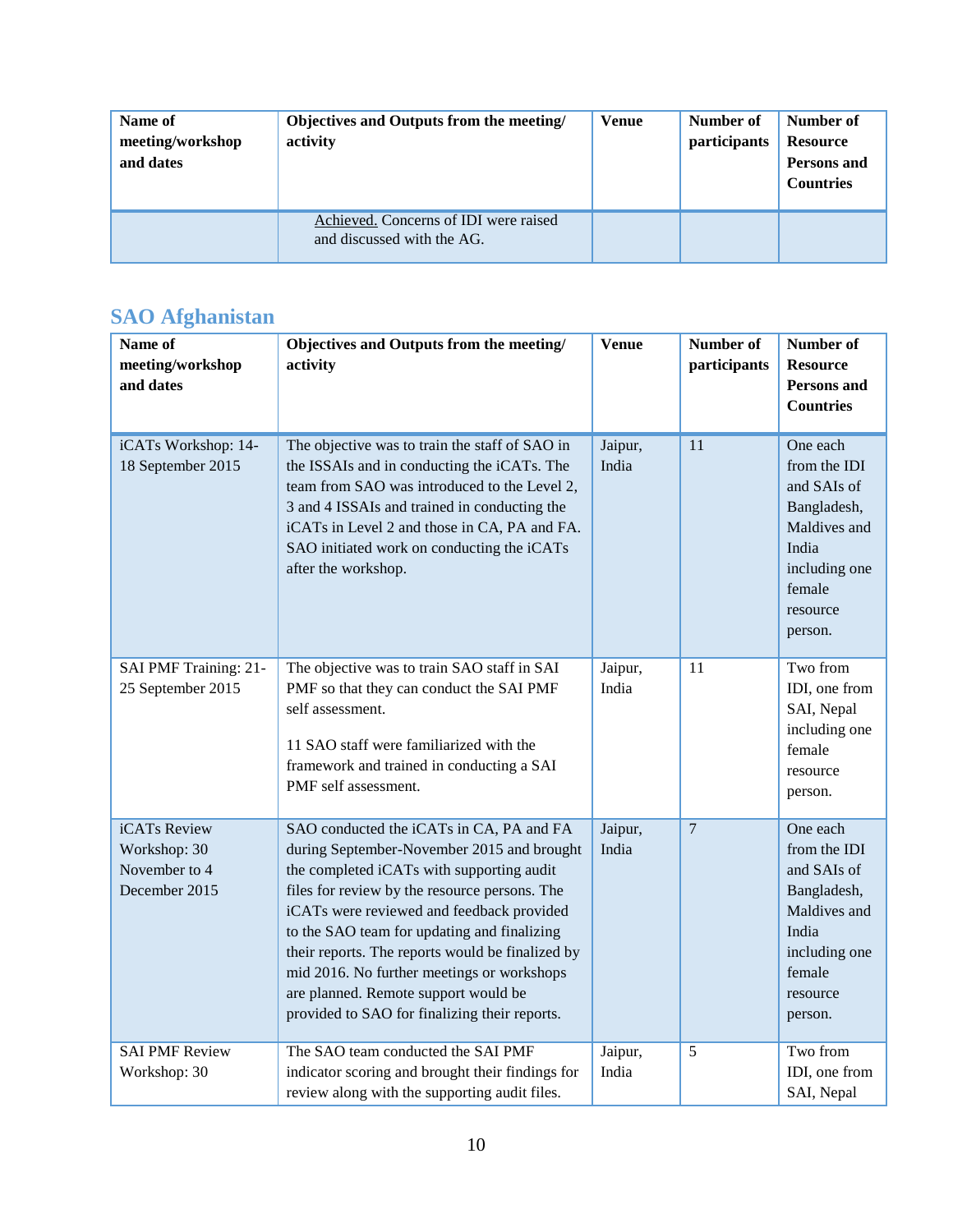| Name of<br>meeting/workshop<br>and dates           | Objectives and Outputs from the meeting/<br>activity                                                                                                                                                                                                                                                                                                                                                                                                                                            | <b>Venue</b>                        | <b>Number of</b><br>participants | <b>Number of</b><br><b>Resource</b><br><b>Persons</b> and<br><b>Countries</b> |
|----------------------------------------------------|-------------------------------------------------------------------------------------------------------------------------------------------------------------------------------------------------------------------------------------------------------------------------------------------------------------------------------------------------------------------------------------------------------------------------------------------------------------------------------------------------|-------------------------------------|----------------------------------|-------------------------------------------------------------------------------|
| November to 7<br>December 2015                     | The scoring was reviewed by the resource<br>persons and feedback provided to the team.<br>Qualitative assessment portion of the SAI PMF<br>assessment was also discussed. The report<br>would be finalized by SAO in early 2016 and<br>quality assured by mid 2016.                                                                                                                                                                                                                             |                                     |                                  | including one<br>female<br>resource<br>person.                                |
| October to November<br>2016                        | Review of draft SAI PMF report. Feedback on<br>e-mail and phone.                                                                                                                                                                                                                                                                                                                                                                                                                                | Oslo/Kabu<br>I                      |                                  |                                                                               |
| Strategic management<br>seminar. 13-15 Dec<br>2016 | The main objective of the seminar was to reach<br>a common understanding of the main areas of<br>improvement shown by the assessments, and<br>based on this, identify the most important and<br>feasible strategic actions to address these<br>findings. At the seminar a list of prioritized<br>strategic actions to address the findings of the<br>iCAT and SAI PMF report was produced. SAO<br>are going to use these for to the strategic<br>planning process 1 <sup>st</sup> half of 2017. | Kabul,<br>Afghanista<br>$\mathbf n$ | $13$ (only<br>men)               | Two from IDI                                                                  |

### <span id="page-10-0"></span>**Combined Product Development Meeting for use for both OAGS and SAO**

| Name of<br>meeting/workshop<br>and dates                                                                          | Objectives and Outputs from the meeting/<br>activity                                                                                                                                                                                                                                                                                                                                                                                                                                                   | <b>Venue</b>                | Number of<br>participants | Number of<br><b>Resource</b><br>Persons and<br><b>Countries</b>                                                                                          |
|-------------------------------------------------------------------------------------------------------------------|--------------------------------------------------------------------------------------------------------------------------------------------------------------------------------------------------------------------------------------------------------------------------------------------------------------------------------------------------------------------------------------------------------------------------------------------------------------------------------------------------------|-----------------------------|---------------------------|----------------------------------------------------------------------------------------------------------------------------------------------------------|
| <b>Product Adaptation</b><br>Meeting for iCATs<br>workshops for OAGS<br>and SAO: 31 August to<br>4 September 2015 | The objective of this meeting was to customize<br>and adapt the existing Global Public Goods<br>like the iCATs and ISSAI Implementation<br>Handbooks in CA, PA and FA for a one week<br>programme for the OAGS and SAO. The<br>iCATs and Handbooks were developed as part<br>of the IDI's ISSAI Implementation Initiative<br>which included a component on ISSAI<br>certification. These were successfully adapted<br>to meet the requirements of one week<br>workshops for OAGS and SAO and were used | Addis<br>Ababa,<br>Ethiopia | <b>Nil</b>                | Four from IDI<br>and one each<br>from the SAIs<br>of<br>Bangladesh,<br>India, Malawi,<br>Maldives,<br>Namibia and<br>Uganda<br>including<br>three female |
|                                                                                                                   | during the above mentioned workshops.                                                                                                                                                                                                                                                                                                                                                                                                                                                                  |                             |                           | resource<br>persons.                                                                                                                                     |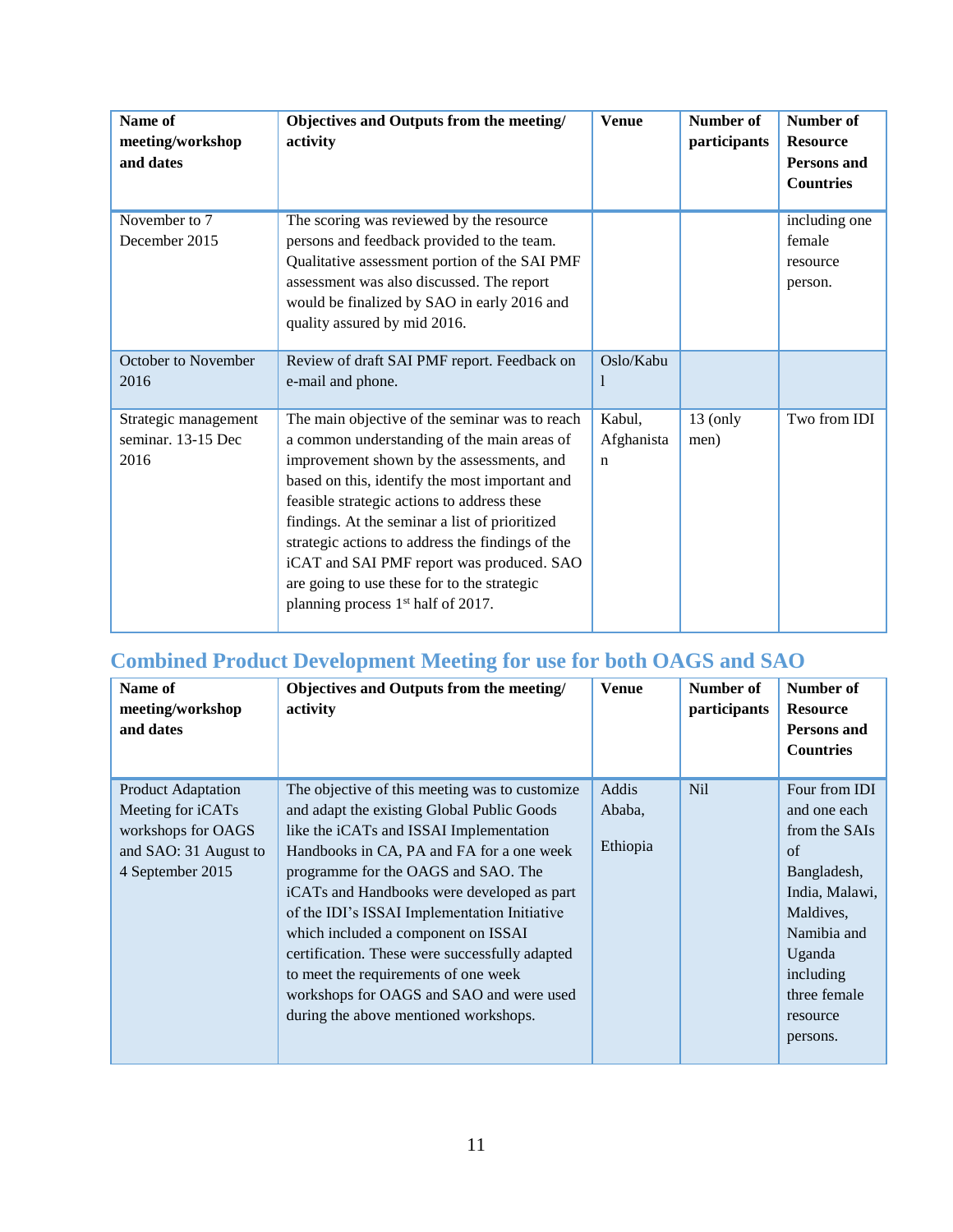## <span id="page-11-0"></span>**3. Progress on Programme Outputs and Outcomes**

The table below presents the progress on the expected outputs and outcomes set in the Statement of Commitments signed between IDI and the respective SAIs. It should be noted that the agreement (and addendums) between Norad and IDI do not contain these results frameworks, but the Statement of Commitments have been shared with NORAD.

|   | <b>Programme outputs and outcomes</b>                                                                                                          | Progress <sup>5</sup> | <b>Comments</b>                                                                                                                                                                                                         |
|---|------------------------------------------------------------------------------------------------------------------------------------------------|-----------------------|-------------------------------------------------------------------------------------------------------------------------------------------------------------------------------------------------------------------------|
|   | <b>OAGS</b> outputs                                                                                                                            |                       |                                                                                                                                                                                                                         |
|   | a) OAGS staff trained in SAI PMF in 2015/16.                                                                                                   |                       | 1 <sup>st</sup> part of training completed in<br>2015. $2nd$ part not implemented in<br>2016.                                                                                                                           |
|   | b) SAI PMF carried out by OAGS staff and quality<br>assured by June 2016.                                                                      |                       | Plans changed in agreement with<br>OAGS in May 2016. OAGS will<br>do only parts of the SAI PMF. Still<br>no activities have taken place. IDI<br>will seek to support OAGS to carry<br>out parts of the SAI PMF in 2017. |
|   | c) OAGS staff trained in carrying out Level 2 ISSAIs<br>and Financial audit, Performance Audit and<br>Compliance Audit iCATs by December 2015. |                       |                                                                                                                                                                                                                         |
|   | d) OAGS staff carry out iCATs, which are reviewed<br>by a resource team of experts by February 2016                                            |                       | iCAT tables completed in Feb<br>2016, but final report not<br>completed. IDI will seek to support<br>OAGS to finalize the report in<br>2017.                                                                            |
|   | e) OAGS strategic planning team trained in<br>developing strategic plan by August 2016.                                                        |                       | No training has taken place.<br>Delegates and dates for a<br>workshop to develop the strategic<br>plan was not established. IDI will<br>seek to support OAGS to develop a<br>new strategic plan in 2017.                |
| f | OAGS develops its new strategic plan based on the<br>IDI model and develops an operational plan to<br>implement the strategy by December 2016. |                       | As above.                                                                                                                                                                                                               |

 $\overline{a}$ <sup>5</sup> Uses the following colour scheme: green for successful completion; amber for activity being on track; red for activity being delayed and grey for denoting that it is premature for monitoring.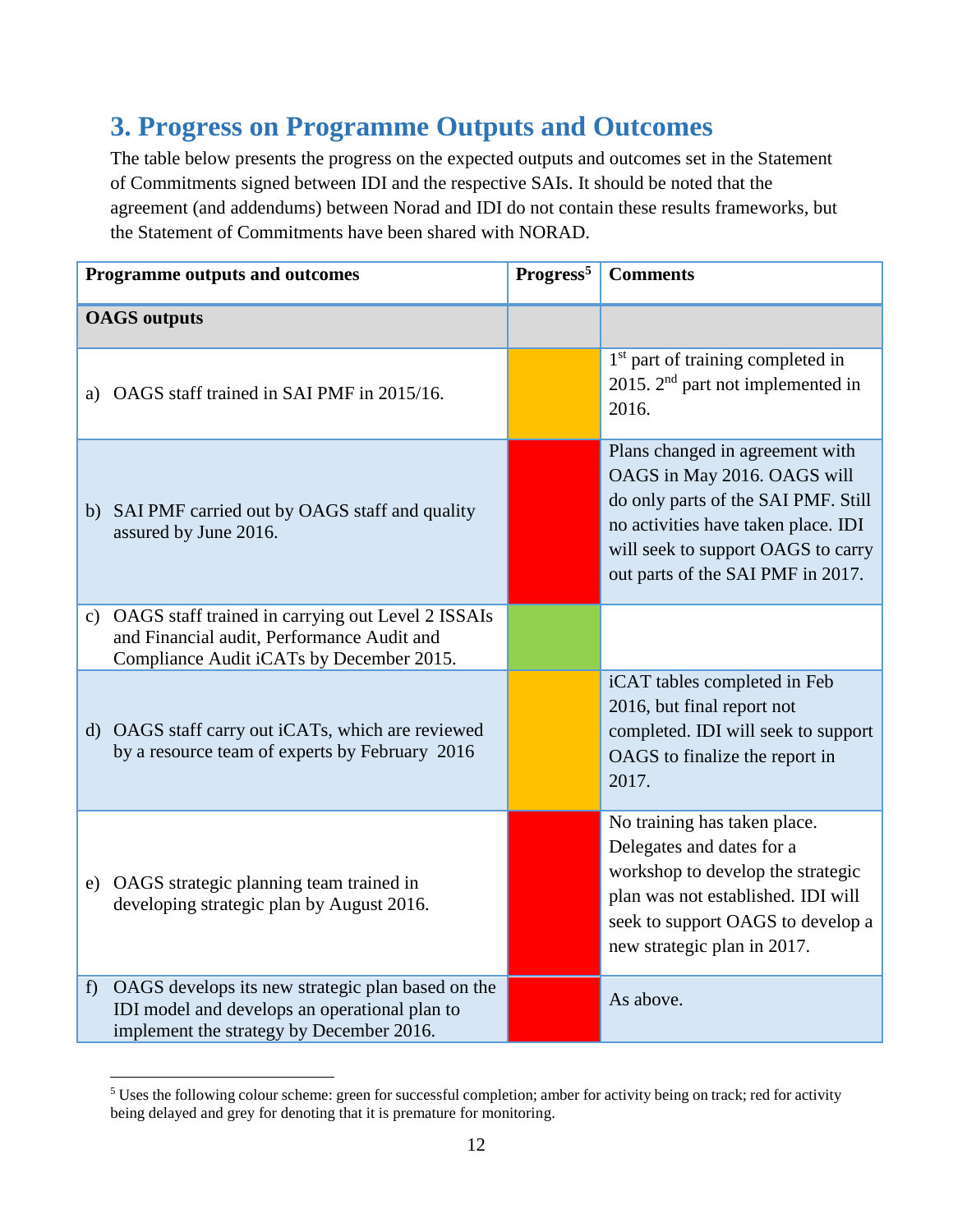| <b>Programme outputs and outcomes</b>                                                                                                                               | Progress <sup>5</sup> | <b>Comments</b>                                                                                                                                                                                                                                                                                                                      |
|---------------------------------------------------------------------------------------------------------------------------------------------------------------------|-----------------------|--------------------------------------------------------------------------------------------------------------------------------------------------------------------------------------------------------------------------------------------------------------------------------------------------------------------------------------|
| <b>OAGS</b> outcomes                                                                                                                                                |                       |                                                                                                                                                                                                                                                                                                                                      |
| a) OAGS implements the Strategic Plan developed<br>through the cooperation with the IDI.                                                                            |                       | IDI continues to support for a<br>strategic plan in 2017, but still a<br>high risk of a strategic plan not<br>being developed and thereby no<br>outcome.                                                                                                                                                                             |
| b) The Strategic Planning process using the IDI<br>model is institutionalised in OAGS.                                                                              |                       | As above                                                                                                                                                                                                                                                                                                                             |
| c) OAGS performance is enhanced by implementing<br>the Strategic Plan.                                                                                              |                       | As above.                                                                                                                                                                                                                                                                                                                            |
| <b>SAOA</b> outputs                                                                                                                                                 |                       |                                                                                                                                                                                                                                                                                                                                      |
| a) SAOA staff trained in SAI PMF in 2015.                                                                                                                           |                       |                                                                                                                                                                                                                                                                                                                                      |
| b) SAI PMF carried out by SAOA staff with IDI<br>support in 2015 and quality assured by March<br>2016.                                                              |                       | Delayed, but complete report<br>received in February 2017. 2 <sup>nd</sup><br>Independent review expected<br>finalized in March 2017.                                                                                                                                                                                                |
| c) SAOA staff trained in carrying out Level 2 ISSAIs<br>and Financial audit, Performance Audit and<br>Compliance Audit iCATs by September 2015.                     |                       |                                                                                                                                                                                                                                                                                                                                      |
| d) SAOA staff carry out iCATs, which are reviewed<br>by a resource team of experts by December 2015                                                                 |                       | Delayed, but completed in mid-<br>2016.                                                                                                                                                                                                                                                                                              |
| e) SAOA staff trained in SAI PMF in 2015.                                                                                                                           |                       |                                                                                                                                                                                                                                                                                                                                      |
| <b>SAO</b> outcomes                                                                                                                                                 |                       |                                                                                                                                                                                                                                                                                                                                      |
| a) SAOA utilises the results of SAI PMF assessment<br>and iCATs review to develop their ISSAI<br>Implementation Strategy and align it with their<br>strategic plan. |                       | SAOA is revising their strategic<br>plan during 1 <sup>st</sup> half of 2017 using<br>the SAI PMF and iCATs results.<br>SAOA and IDI jointly identified<br>six main challenges and<br>corresponding strategic actions to<br>improve ISSAI compliance. IDI<br>advised SAOA to not develop an<br><b>ISSAI</b> Implementation Strategy, |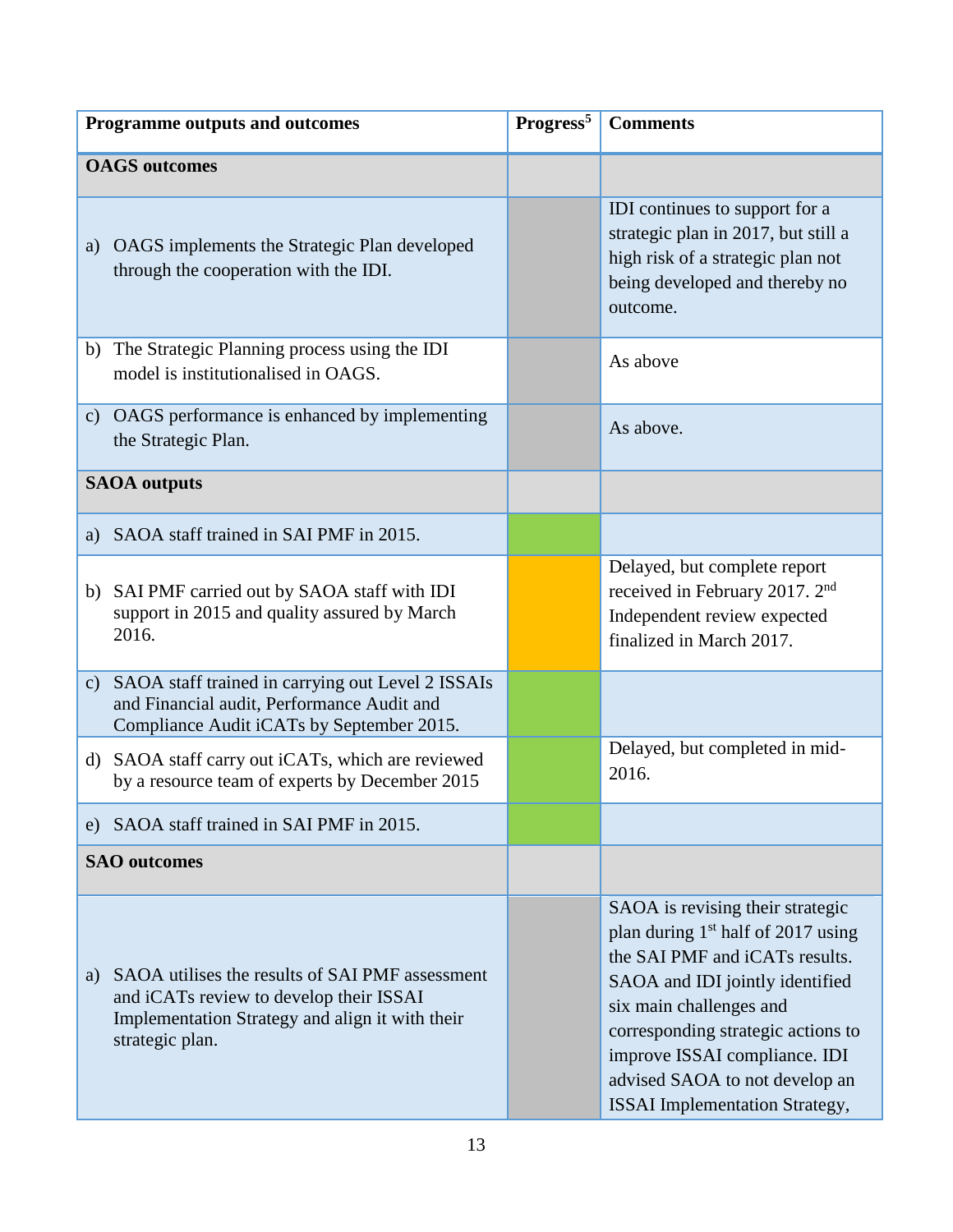| Programme outputs and outcomes                                                                                                         | Progress <sup>5</sup> | <b>Comments</b>                                                                                                                                                                               |
|----------------------------------------------------------------------------------------------------------------------------------------|-----------------------|-----------------------------------------------------------------------------------------------------------------------------------------------------------------------------------------------|
|                                                                                                                                        |                       | but concentrate on the new<br>strategic plan and an operational<br>plan capturing ISSAI<br>implementation actions. IDI will<br>report on the progress of this<br>outcome in the PAR for 2017. |
| SAOA utilises the results of the SAI PMF<br>b)<br>assessment and iCATs review as inputs for their<br>next round of strategic planning. |                       | This is expected to happen, but has<br>to be verified when the strategic<br>planning process is finalized by<br>SAOA in 2017.                                                                 |

#### <span id="page-13-0"></span>**Comments to the progress and sustainability – OAG Somalia**

The planned activities in cooperation with OAGS in the period April to December 2016 did not take place. The reasons for the delays could be related to several factors:

- *Upcoming elections:* the elections happening during 2<sup>nd</sup> half of 2016 and January 2017 have made it difficult for the AG to commit to IDI activities abroad.
- *Capacity of the SAI and complex tasks to be handled:* the SAI top management has numerous issues to handle in a complex environment, such as the submission of the annual audit report due by the end of June 2016. The English speaking staff participating in the IDI activities have team leading responsibilities for key audits and are also involved in study programs.
- *Management and internal issues in the SAI:* There may be conflicts or regional divisions internally in OAGS which makes selection of participants and an assessment of the performance of the office sensitive and difficult to execute.
- *External pressure against a strong audit office*: There may be a limited room of maneuver for the AG of Somalia to develop the audit office, partly related to the high corruption levels.
- *Relevance of the IDI activities:* A new strategic plan may not be a high priority for OAGS. The situation in Somalia is unpredictable and this type of planning may be seen of limited value. The needs assessment facilitated by IDI may also have been perceived of limited value for OAGS as a lighter form of needs assessment was carried out by Abyrint on behalf of DFID in October 2015, and a few years back the government of Somalia and the WB carried out a needs assessment in preparation for the current WB PFM programme.

Given the challenges faced in the IDI-OAGS cooperation in 2016, IDI regards it as a high risk that the intended outcomes of the support to SAI Somalia will not be achieved and that there will not be any sustainable results of the IDI support. However, there may be a window of opportunity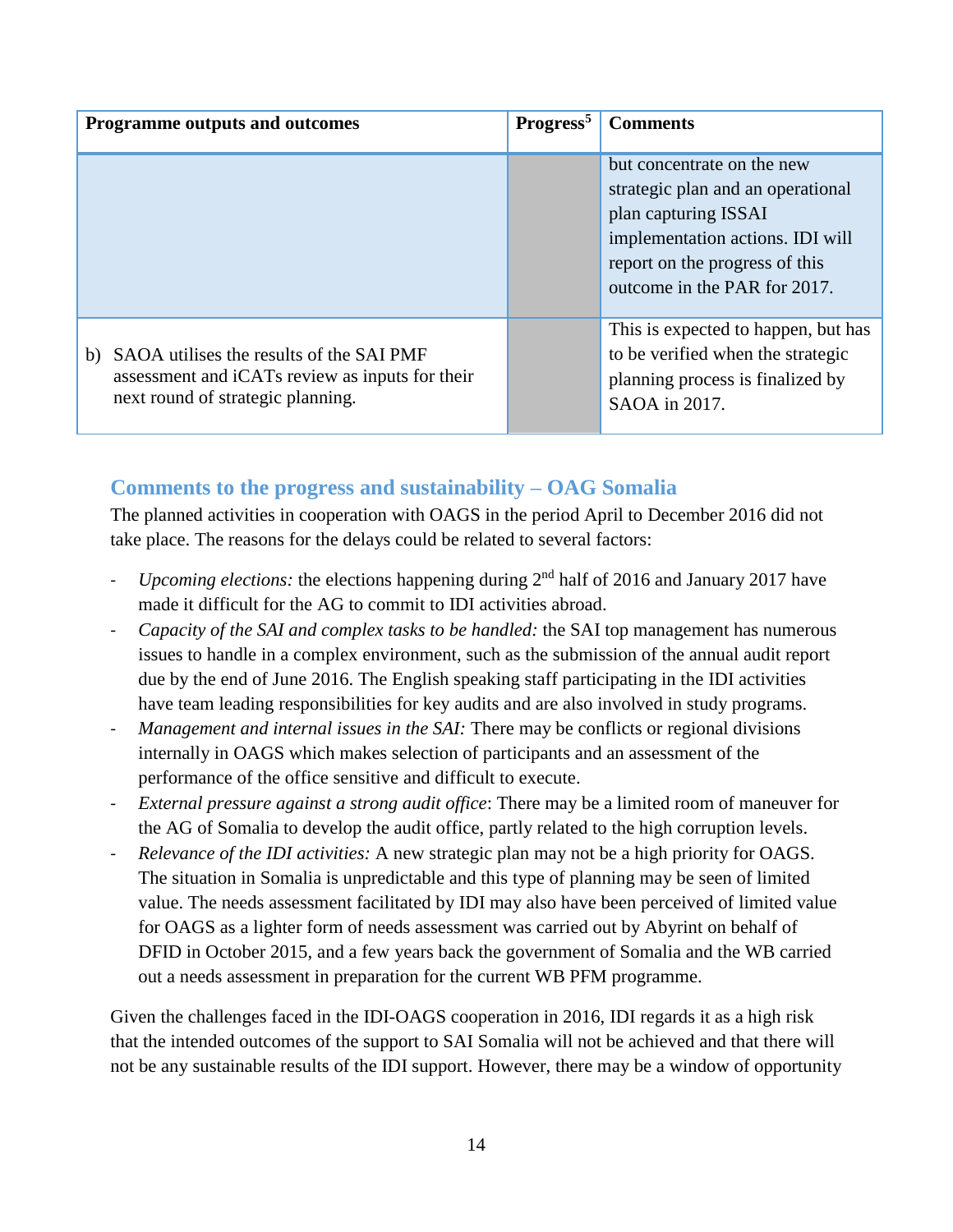for greater progress of cooperation activities in 2017, given the completion of the elections in early 2017.

#### <span id="page-14-0"></span>**Comments to the progress and sustainability – SAO Afghanistan**

SAOA were supposed to finalize the draft SAI PMF report and the iCAT reports in early 2016. The final iCAT reports were received in June 2016 following several rounds of feedback. The SAI PMF report has been more delayed. During 2016 several phone meetings have been conducted with SAOA to address the issue. Finally, a draft was received by IDI in late Sept 2016.

The report points to many important challenges of performance. The draft was improved with the assistance of IDI in October and sent for independent quality review in November. The findings and the way forward were discussed by SAOA management in a seminar in Kabul in December. The report was then improved and sent for  $2<sup>nd</sup>$  independent review in late December. In February 2017 SAOA completed the report including a management response section. The report is undergoing the 2<sup>nd</sup> independent review in March 2017.

SAOA management has expressed clearly the usefulness of the iCATs and the SAI PMF assessments. In a letter to IDI dated 21st December 2016, the AG of SAOA writes "The assessments are an important building block for the SAO and have enabled us to fully grasp the key strategic areas of focus for our SAI. You can be assured that we will take all the necessary steps to improve the identified areas. Our SAI will also continue contacting you and getting your guidance as we embark on the next phase of developing and implementing our next five year Strategic Plan".

Based on the commitment of SAO top management to finalization and discussion of both the iCATs and SAI PMF report, IDI believes these assessments will lead to important improvements in SAOA. IDI also believe the reports will have a sustainable impact on future discussions and understanding on what is good performance of the SAI. This because the assessments are linked to the widely accepted international standards of public sector auditing. The common understanding of what is good performance in all areas of the organization, can be regarded as a key step stone enabling a large organization as SAOA to improve its performance in the coming years. IDI will encourage SAO to publish parts of the SAI PMF assessment on their webpage and share it with Norad.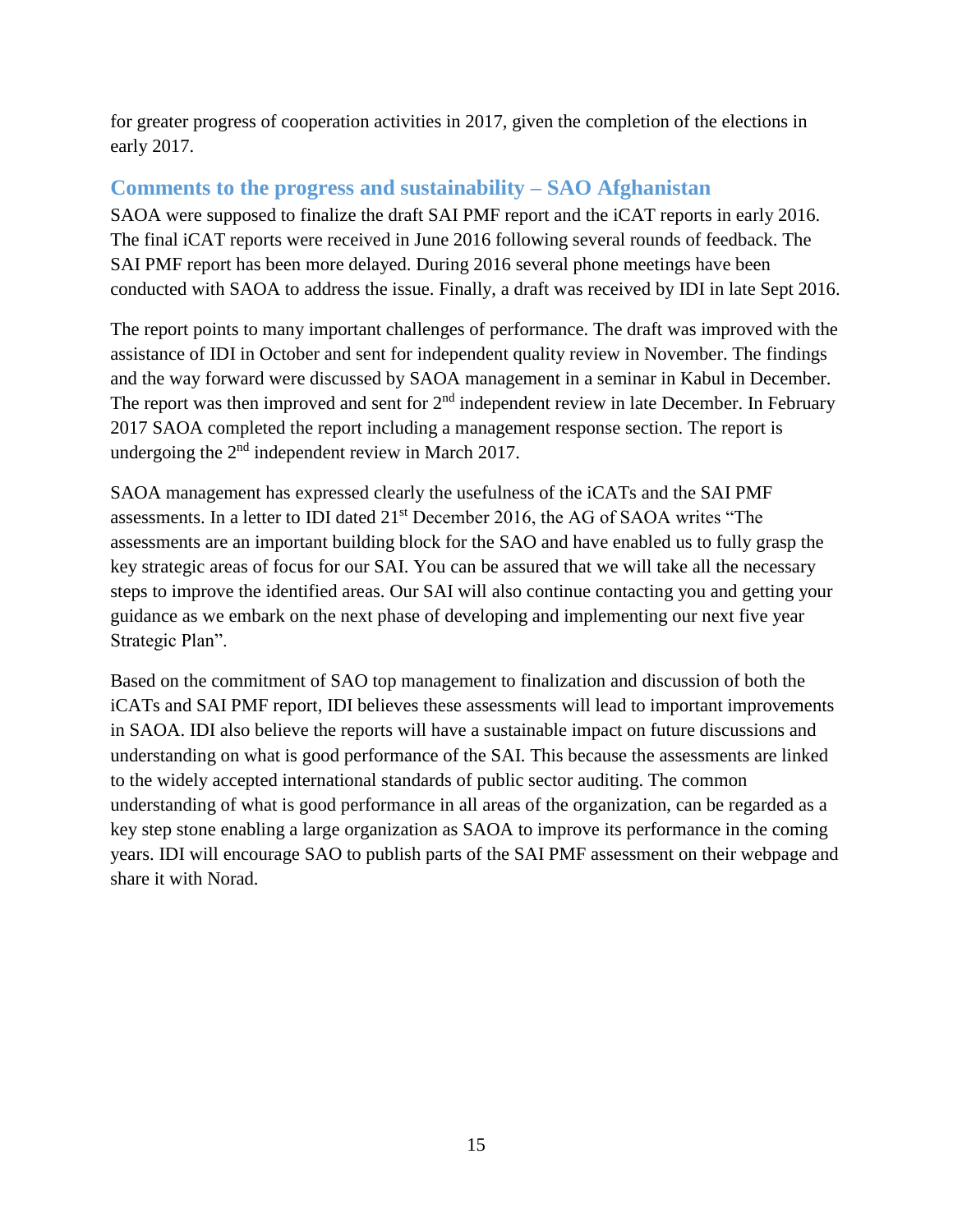## <span id="page-15-0"></span>**4. Programme Finances**

The table below shows the budgets and actual expenditures in total or for each year. All funds are in NOK.

|                                              |                               | 2015          |                    |                             | 2016                  |                |                                                                                                                                                                                                                                                                                                                                                                                                                                                                                 |
|----------------------------------------------|-------------------------------|---------------|--------------------|-----------------------------|-----------------------|----------------|---------------------------------------------------------------------------------------------------------------------------------------------------------------------------------------------------------------------------------------------------------------------------------------------------------------------------------------------------------------------------------------------------------------------------------------------------------------------------------|
| <b>SAI</b>                                   | <b>Total</b><br><b>Budget</b> | <b>Budget</b> | <b>Actual Exp.</b> | <b>Budget</b><br>(rev. Oct) | <b>Actual</b><br>Exp. | Total exp.     | <b>Comments</b>                                                                                                                                                                                                                                                                                                                                                                                                                                                                 |
| <b>SAOA</b>                                  | 1 246 122                     | 1 246 122     | 765 740            | 35 100                      | 72 436                | 838 176        | 2015: Substantial savings owing<br>to the use of SAI India's training<br>facilities which were cheaper than<br>hotel rates.<br>2016: Extra spending due to<br>Strategic Management seminar in<br>Kabul Dec 2016.                                                                                                                                                                                                                                                                |
| <b>OAGS</b>                                  | 1 336 318                     | 725 438       | 1 147 978          | 1 191 365                   | 357 550               | 1 505 528      | 2015: Expenditure was more than<br>the budget owing to the need to<br>change the venues for the events.<br>Budgets were made for<br>organizing the events in Kenya,<br>but the events had to be<br>conducted in Djibouti and<br>Ethiopia which had higher<br>accommodation and travel costs.<br>Also, the visit of the AG Somalia<br>to Oslo had not been budgeted.<br>2016: Less spending than<br>budgeted due to no<br>implementation of planned<br>activities June-December. |
| Ebola<br><b>Affected</b><br><b>Countries</b> | 451 626                       | 451 626       | $\overline{0}$     | $\mathbf{0}$                | $\overline{0}$        | $\overline{0}$ | This component was canceled.                                                                                                                                                                                                                                                                                                                                                                                                                                                    |
| <b>Total</b>                                 | 3 034 066                     | 2 4 2 3 1 8 6 | 1913718            | 1 226 465                   | 429 986               | 2 343 704      |                                                                                                                                                                                                                                                                                                                                                                                                                                                                                 |

There was less spending than budgeted in both 2015 and 2016 (see reasons in the comments in the table). Of the total funds NOK 3 034 066 allocated for the programme, NOK 2 343 704 has been used. NOK 690 362 (23 %) are unspent. When interests are added, this means NOK 792 170 are returned to Norad.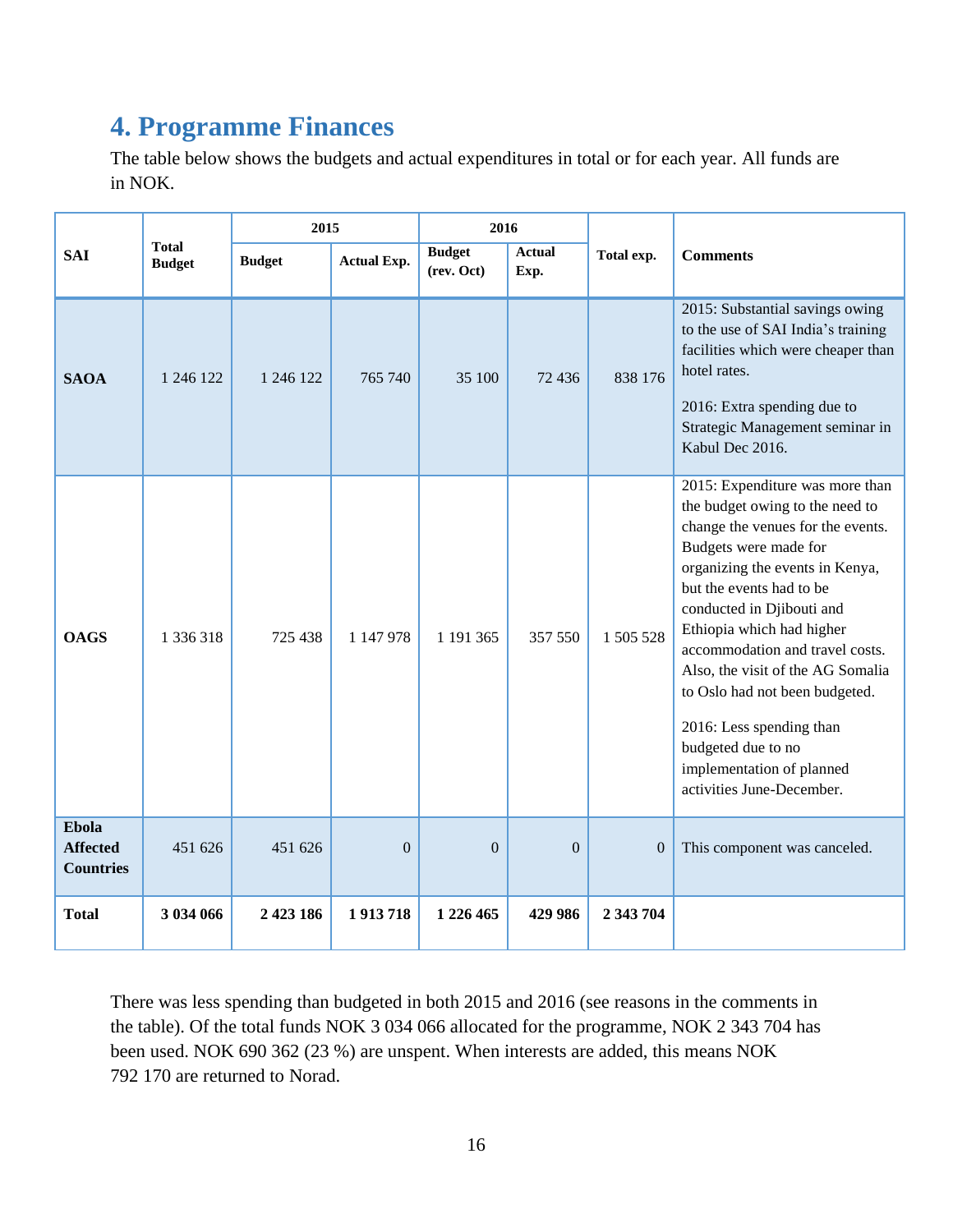# <span id="page-16-0"></span>**5. Follow-up of programme outputs and outcomes in the coming years**

#### <span id="page-16-1"></span>**OAG Somalia**

IDI has offered continued support to OAGS in 2017 to development and completion of the strategic plan. This will increase the likelihood of achievement of the outputs and outcomes set for the IDI cooperation 2015-16. The AG of OAGS and the DG of IDI met at INCOSAI in December 2016 and agreed to continue the cooperation in 2017. However, IDI has required OAGS to appoint a team for strategic planning and set dates for workshops as conditions for continued support to OAGS. By the end of February 2017, these conditions have not been met and an agreement prolonging IDI support to OAGS has not been signed.

If OAGS succeeds in establishing a new strategic plan through IDI support, IDI will consider support to OAGS in other areas. This will then be considered in close dialogue with the WB and DFID, which also has offered support to OAGS.

### <span id="page-16-2"></span>**SAO Afghanistan**

The SAOA will during the first half of 2017 revise their strategic plan. Through the IDI-SAOA seminar on strategic management in December 2016, strategic actions assumed to be feasible and effective in addressing main challenges arising from the SAI PMF assessment and iCATs review were identified.

IDI and SAOA do not plan to continue the bilateral cooperation as the SAOA currently receives a lot of support through the WB. This includes several long-term advisors and cooperation with peers such as the Supreme Audit Institution of India. Many of the findings of the assessments carried out in cooperation with IDI 2015-16 can be taken forward by the SAOA management and through the WB support.

IDI and the SAOA will however continue the cooperation through regional and global IDI programmes. Currently, the SAOA is a part of the IDI programme for Supreme Audit Institutions in Asia on a performance audit of disaster management. SAOA has also shown great interest in participating in IDI's programmes on fighting corruption, audit of SDGs and ISSAI certification. Potential participation of the SAOA in these programmes will be decided in 2017 and 2018.

#### <span id="page-16-3"></span>**Other bilateral support programmes**

IDI has in 2016 drafted a new policy for bilateral support. The policy has been shared with the INTOSAI regional organizations and selected development partners for their feedback. The policy will be forwarded for approval of the IDI board in March 2017. Following the decision of the Board, IDI will consider new bilateral cooperations.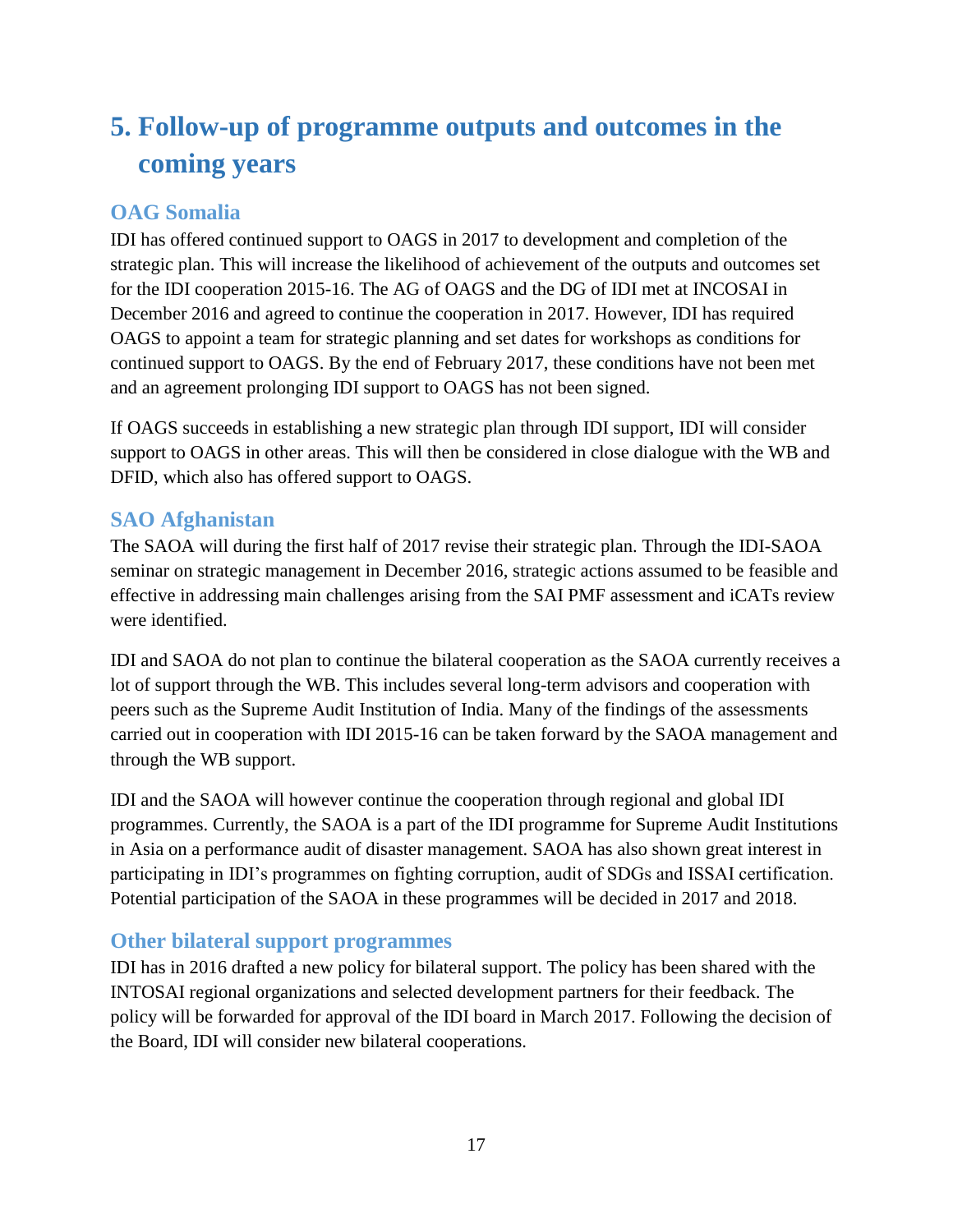## <span id="page-17-0"></span>**6. Lessons Learned**

#### <span id="page-17-1"></span>**OAG Somalia**

- 1. OAGS has a responsibility to coordinate external support to the office, but has to a little extent ensured information flow between different providers of support. There was an overlap of activities provided by IDI and DFID to OAGS in 2015. The timing of the IDI support activities to OAGS should have been coordinated with the WB and DFID. When IDI considered support to OAGS, the SAI and a DP was asked about the status of current support and involvement of other providers. Still, the involvement of other DPs were not properly established. The lesson learned is that there is a need to approach main DPs supporting SAIs directly regarding previous and existing support when establishing bilateral cooperations.
- 2. The capacity of OAGS to comprehend and execute the iCATS and the SAI PMF was overestimated. Representatives of OAGS were active and highly constructive in workshops, but had limited experience and competence in ISSAI based audit methodology. They were also to a little extent familiar with the characteristics of Financial Audit, Compliance Audit and Performance Audit, as the OAGS has no tradition for carrying out audits in these three areas separately. In addition, the OAGS team has limited skills in English, especially writing. A lesson learned is that a more tailor-made and less ambitious use of needs assessment tools should have been considered.
- 3. The needs assessment could also have been combined with assistance in execution of a real audit. That could have increased the perceived value to SAI Somalia of the cooperation, as well as increased the quality of the needs assessments.
- 4. Communication with the SAI Somalia is a huge challenge. Response to e-mails does usually not occur. There is a need to establish robust routines for regular contact and feedback, or cooperate with other partners physically present in the country.
- 5. The programme events were smoothly conducted in Djibouti, Ethiopia and Kenya. With support from the host SAIs, logistics and visa issues for the participants were handled without any challenges.

IDI has conducted an internal case-study on the support provided to SAI Somalia from various DPs over the last years. The proposed lessons learned of the study will be discussed with the AG of Somalia in the next workshop to be held. The table below shows the known support provided for external audit in Somalia over the last years. Some general lessons learned are presented in the text box.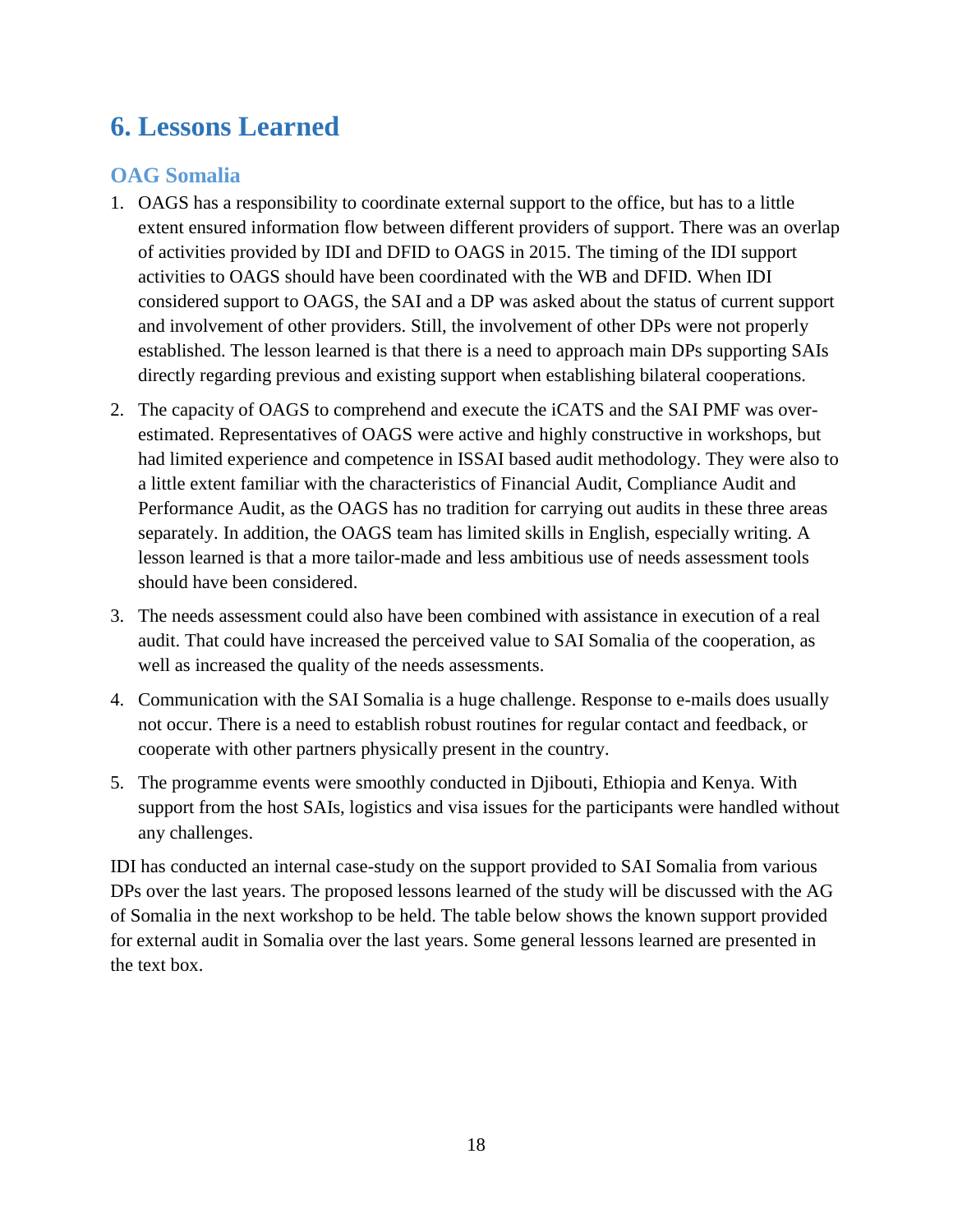| Name and brief description of<br>support projects                                                                                                                                                    | <b>Duration</b> | <b>Support provider</b><br>(funding and<br>implementation). | <b>Success project level</b>                                                                                                  |
|------------------------------------------------------------------------------------------------------------------------------------------------------------------------------------------------------|-----------------|-------------------------------------------------------------|-------------------------------------------------------------------------------------------------------------------------------|
| PFM Capacity Building for<br>Somalia (only GoSL). Support<br>to legal framework and<br>manuals NAO Somaliland                                                                                        | 2008-11         | <b>WB-LICUS</b>                                             | No info provided at the WB<br>webpage or obtained from the WB in<br>Nairobi.                                                  |
| Somali Institutional<br>Development                                                                                                                                                                  | 2009-15         | <b>UNDP</b>                                                 | The Auditor General's Office<br>procedures development in Puntland<br>is regarded as a success story of<br>SIDP. <sub>6</sub> |
| Capacity development<br>partnership. Support to needs<br>assessment and strategic<br>planning.                                                                                                       | 2015-16         | <b>INTOSAI</b> Development<br>Initiative                    | Major challenges in implementation,<br>the success is too early to assess.                                                    |
| <b>Second Public Financial</b><br><b>Management Capacity</b><br>Strengthening Project. Support<br>to legal framework,<br>stakeholder relations, audit<br>manuals, on-the-job training,<br>ict-tools. | $2015 - 18$     | <b>WB</b>                                                   | Major challenges in implementation,<br>but success is too early to assess.                                                    |
| Needs assessment and strategic<br>action plan. Performance audit<br>strategy. New legal framework<br>Jubbaland.                                                                                      | $2015 - ?$      | <b>DFID</b>                                                 | Partly completed.                                                                                                             |

### **Some general lessons learned of support to the external audit function in Somalia (incl. Puntland and Somaliland)**

*Source: IDI case-study June 2016*

 $\overline{a}$ 

Support must be better coordinated and there is a need to design projects holistically and over longer term. Support so far has encountered several challenges:

- **Support to legal framework:** Audit bills have been developed separately and by the support of different donors at the federal level, for Puntland and for Somaliland. The draft bills have not been enacted and deemed partly irrelevant by the audit offices. To what extent the bills are harmonized is uncertain.

<sup>6</sup> Final external evaluation of Somali institutional development project, UNDP, Somalia (2014) Authors: P. Madhava Rao, Michael Palmbach and Kerry Abbot.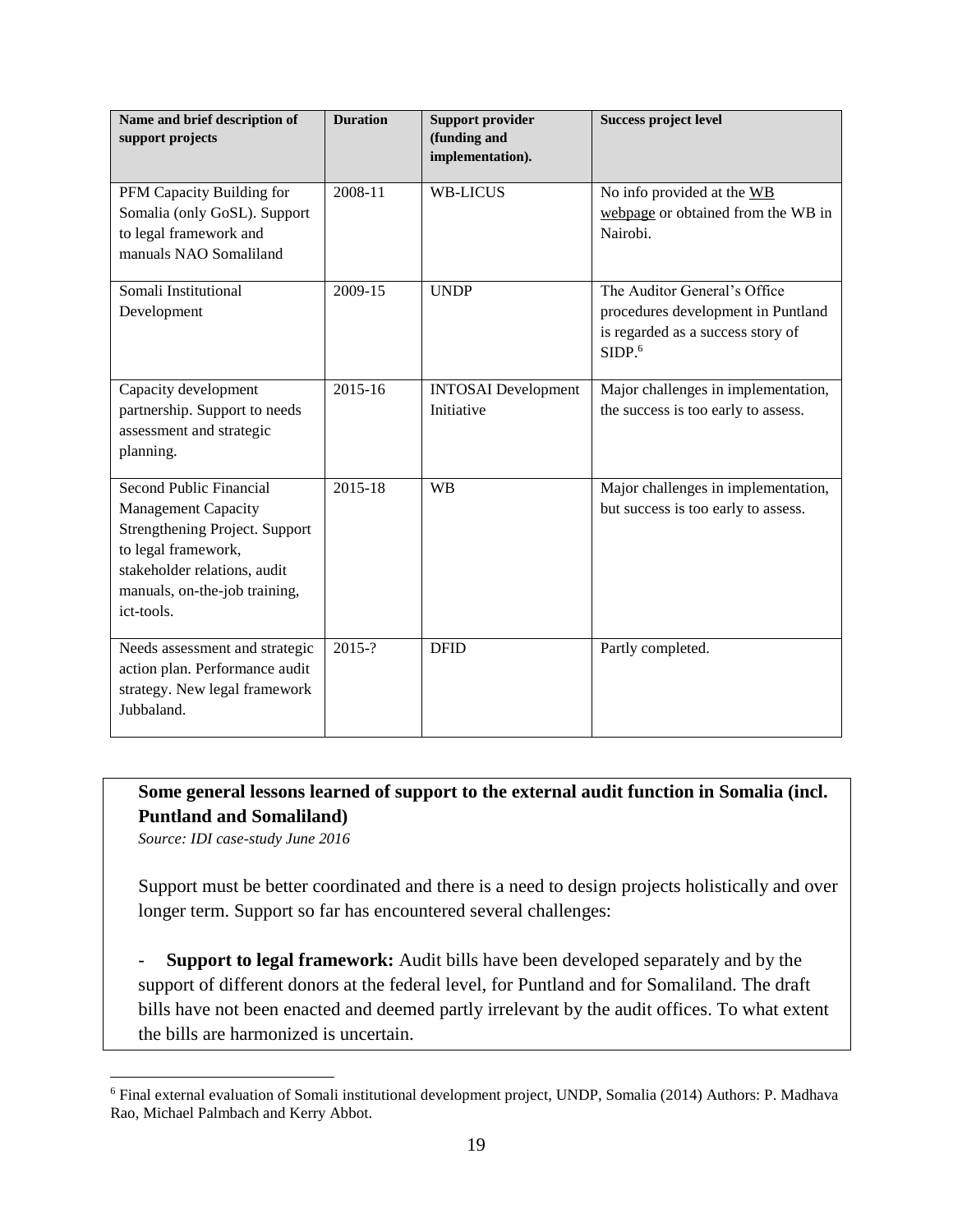- **Support to audit manuals:** Financial support have been provided for developing separate audit manuals for each audit office. This may be problematic as all audit offices in Somalia would benefit from having the same audit guidelines. Also, template audit manuals exist through AFROSAI-E which makes regional peer cooperation easier. Paying a consultant to develop an audit manual does not make sense when audit manuals are public goods, such as the case was for UNDPs support to OAG Puntland. Finally, the extent of support to on-thejob has possibly not been enough. Introducing audit manuals has very limited value without extensive on-the-job training for auditors as well as managers.

- **Support to needs assessment and strategic planning:** Both the WB, DFID and IDI have in 2015 made separate agreements with the Federal audit office to support needs assessment and strategic planning. DFID and IDI carried out support activities at the same time without any coordination. Dfid used a consultancy (Abyrint) which assessed needs based on consultations with staff and managers. An Agenda for action with a list of short-term and long term priorities was developed, but so far the audit office seems not to be actively using it. At the same time, IDI trained and supported an iCAT and SAI PMF self-assessment of the office through several workshops abroad. The WB had plans of also supporting a SAI PMF, but the activity has not been implemented due to various reasons.

The SAI is to a very limited degree able to coordinate support. There is a need for DPs to take responsibility for coordination, such as by having one defined lead DP, a joint platform with allocation of responsibilities, a common annual meeting, and a common annual plan for activities. Such coordination is a prerequisite not only to obtain efficient use of resources, but also to accomplish the principles of transparency and accountability of the audit office. It should also contribute to reduce the transactional costs and administrative burden for the audit office following the maintenance of multiple partner-relations.

The unstable security situation and the limited number of English speaking employees at the audit offices makes capacity development efforts challenging. For example does the security situation make it risky for external advisors to participate in audits. Typically, workshops have to be conducted outside the country and a limited number of staff can participate. This makes it challenging to ensure wider ownership of support in the office and understand the internal dynamics of the office (and thereby be able to work with drivers of change). Physical presence is possible in Somalia, particularly in Puntland and Somaliland, but then under tight security arrangements.

The political support for reforms and improved performance of the audit office is likely to be conditional for many years. Widespread corruption and deep conflicts of the Somali-society probably make leading elites quite hesitant in giving away control of information flow by allowing an independent and strong audit office. In order to succeed in support to a more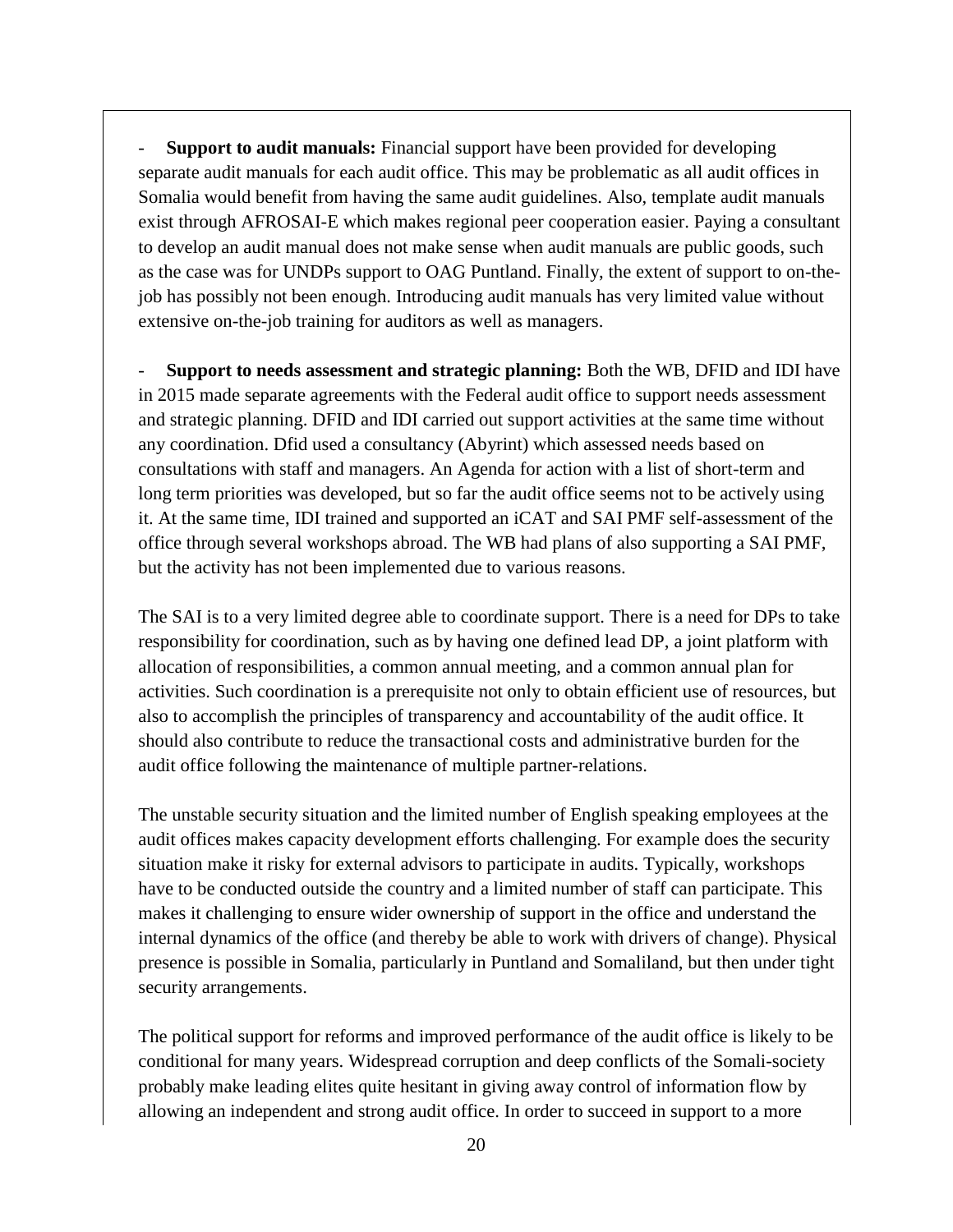independent audit office, DPs as IDI must deal with these political concerns and must be a part of wider effort to ensure better PFM systems and governance in Somalia.

Somalia is undergoing a federal reform. The mandate and autonomy of the regional offices versus the federal office is not clear. The legal framework is not established. Any support to legal framework and audit methodology should seek synergies and ensure harmonization between federal and regional systems.

### <span id="page-20-0"></span>**SAO Afghanistan**

The following lessons have been learnt of the IDI support to SAO Afghanistan:

- 1. The SAI has limited capacity as shown by the performance assessments, but has impressed in actually carrying out both the iCATs and the SAI PMF. However, doing both the iCATS and the SAI PMF was probably not necessary due to lack of knowledge and experience in SAOA in the different audit disciplines. As for OAGS, the representatives of SAOA were to a little extent familiar with the characteristics of Financial Audit, Compliance Audit and Performance Audit. Also, the SAOA has only recently started carrying out audits in these three areas separately. Doing an iCAT is an assessment and is not meant as a training in the audit methodology. For future engagements it should be critically assessed whether the SAI has proper knowledge of the audit dicipline where it is going to do the iCAT. IDI should also have a thorough communication with SAIs who want to do both iCAT and SAI PMF, and ensure that there is a need for both before decisions are made. Both tools are resources demanding, and the implication is that other more crucial activities are not prioritized.
- 2. The trainings could have been more effective if more time was prioritized for doing the assessments. Participants of workshops need a presentation of the tool, but will learn and understand the tool most effectively by applying the tool.
- 3. The programme and training could have been more tailor-made for SAI Afghanistan, for instance by preparation of the resource persons and IDI staff on the relevant PFM system and situation.
- 4. Both the iCATS reports and the SAI PMF reports have been delayed. The deadlines may not have been realistic and the IDI-SAOA dialogue on this during the planning could have been better. During the programme period, the lack of progress should, to a greater extent, have been addressed to SAOA top management. These communication routine should have been clear in the agreement. Finally, one more workshop would probably have been preferable for the final writing of the SAI PMF report.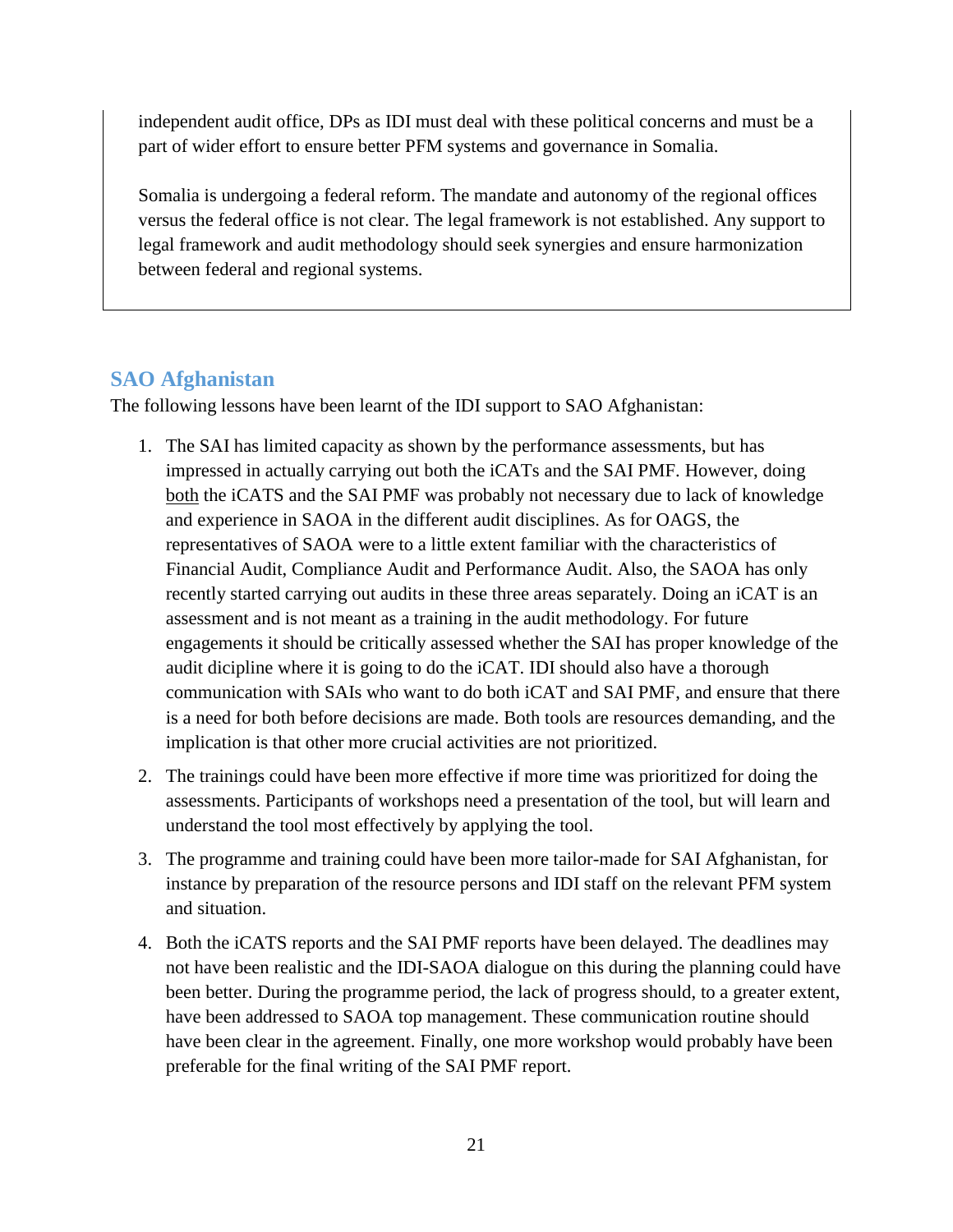To learn from the support provided to SAOA by especially the WB over the last years, IDI has conducted an internal case study on the support provided. The lessons learned are presented in the text box.

#### **Some general lessons learned of support to the external audit function in Afghanistan**

*Source: IDI case-study June 2016*

The SAI of Afghanistan operates in a highly challenging environment. Some lessons learned of the support to the SAI includes:

- 1. Targets for capacity building support must be set realistically rather than ambitious or strictly in line with international standards for a SAI as the capacity of the SAI needs to be the starting point.
- 2. The monitoring and evaluation framework is important and should ideally be prepared by the SAI. This will contribute to realism in collection and compilation of data necessary for monitoring.
- 3. Independence of a SAI is key. In a fragile state there is an opportunity for setting a new structure in a country and achieve major structural changes, such as financial autonomy and increased protection of the AG.
- 4. Trainings must be contextualized. Every country and state has their own PFM-system and challenges. Teaching about what international standards requirements does not make sense unless it is contextualized.
- 5. Communication strategy is extremely important in fragile states, both for internal and external communication. It is about change management internally. Externally it is about making sure the executive as well as the Parliament understand what the SAI is doing and a good cooperation mood is established.
- 6. A follow-up mechanism is key for any SAI to have an effect. In Afghanistan, the Parliament has not been dealing with audit reports, but the SAI can still establish a follow-up mechanism by keeping track of recommendations and guiding the MoF on follow-up.
- 7. There is a widespread confusion of financial vs compliance audit. There is a need to ensure the financial audit is done substantially.
- 8. Training and capacity building should be linked to the career development. This will both ensure incentives for active participation in capacity building activities as well as a structured approach to address the capacity gaps of the office.
- 9. Consultants can do a great job, but a twinning arrangement with another SAI could possibly have been a good supplementary arrangement. The dynamic of peer-to-peer cooperation is effective, as peers typically are facing some of the same challenges.